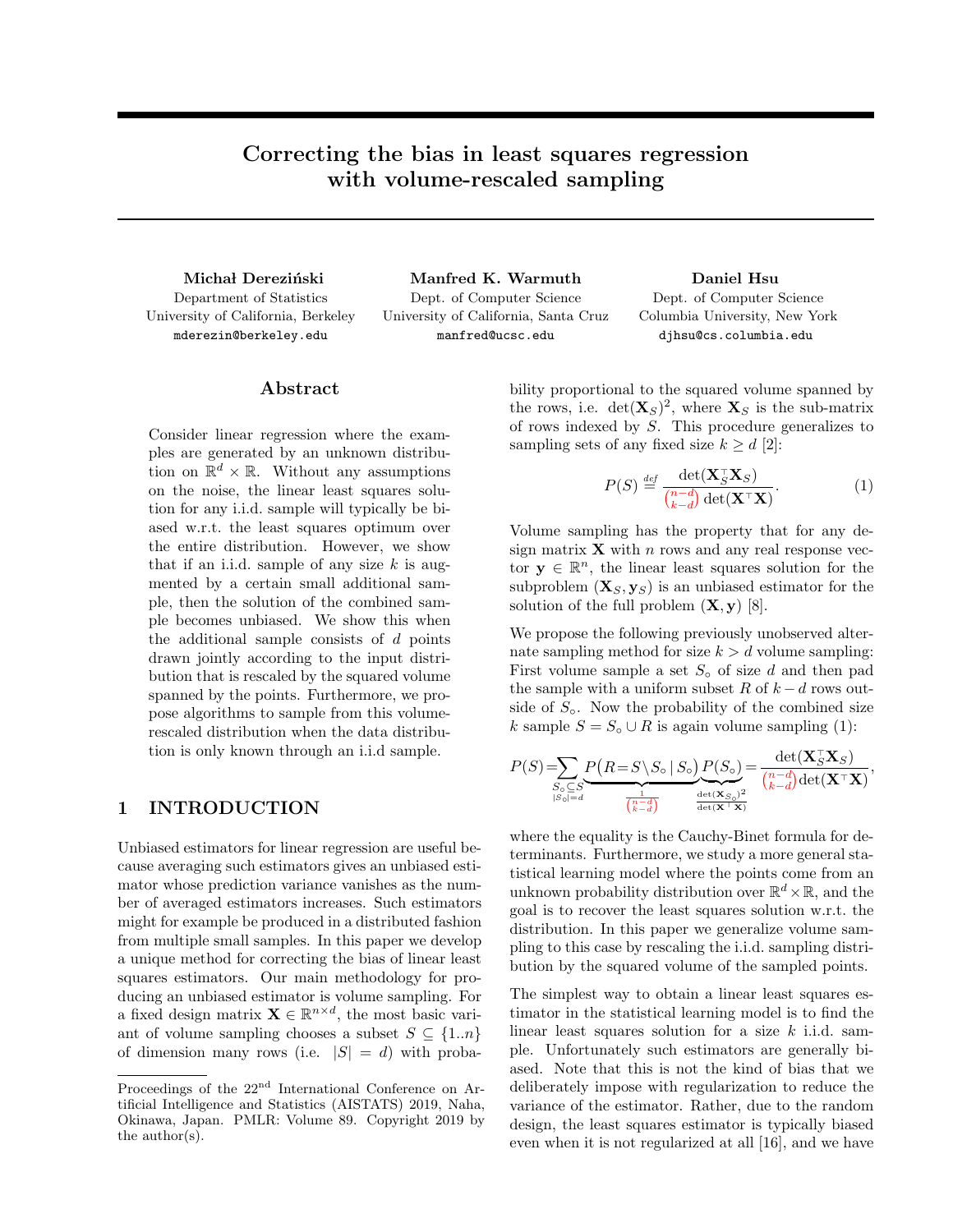limited control over how large that bias may be (see Section 1.2 for a motivating example). However our alternate sampling procedure for volume sampling (discussed in the previous paragraph) implies the following strategy for correcting the bias: We show that if an i.i.d. sample of any size *k* is augmented with a size *d* volume-rescaled sample for this distribution, then the combined sample is a volume-rescaled sample of size  $k + d$ , and its linear least squares solution is an unbiased estimator of the optimum. In one dimension, this means that if an i.i.d. sample is augmented with just one example, where this additional example is drawn from a distribution whose marginal distribution on *x* is proportional to the original (unknown) marginal density times  $x^2$ , then the resulting least squares estimator becomes unbiased. Curiously enough, for the purpose of correcting the bias it does not matter whether the size *d* volume-rescaled sample was generated before or after the original size *k* i.i.d. sample was drawn, since they are independent of each other.

In addition to generalizing volume sampling to the continuous domain and showing that only a subsample of size *d* needs to be rescaled by the squared volume, we study the time and sample complexity of volumerescaled sampling when the data distribution is only known through an i.i.d. sample. Specifically:

- 1. We extend *determinantal rejection sampling* [9] to arbitrary data distributions with bounded support, and our improved analysis reduces its time and sample complexity by a factor of *d*.
- 2. When the data distribution is Gaussian with unknown covariance, we propose a new algorithm with  $O(d)$  sample complexity.

Related work. Discrete volume sampling of size  $k \leq d$  was introduced to computer science literature by [11], with later algorithms by [10, 14]. The extension to sets of size  $k > d$  is due to [2], with algorithms by [21, 8, 9], and additional applications in experimental design explored by [1, 24, 22]. Our alternate volume sampling procedure implies that the algorithms by [10, 14] can be used to volume sample larger sets at no additional cost. The unbiasedness of least squares estimators under volume sampling was explored by [8, 9], drawing on observations of [4].

For arbitrary data distributions, volume-rescaled sampling of size *d* is a special case of a determinantal point process (DPP) (see, e.g. [3, 15]). However for  $k > d$ and arbitrary distributions, we are not aware of such sampling appearing in the literature. Related variants of discrete DPPs have been extensively explored in the machine learning community [19, 18, 20, 12, 5, 6].

Notations and assumptions. Throughout the paper,  $(\mathbf{x}, y) \in \mathbb{R}^d \times \mathbb{R}$  is a random example drawn from some distribution *D*. We assume that the point x and the response *y* both have finite second moments, i.e.  $\mathbb{E}[\|\mathbf{x}\|^2]<\infty$  and  $\mathbb{E}[y^2]<\infty$ . The marginal probability measure of **x** is denoted as  $D_{\mathcal{X}}$ , while  $D_{\mathcal{X}}^{k}$  is the probability measure over  $(\mathbb{R}^d)^k$  of *k* i.i.d. samples  $(\mathbf{x}_1, ..., \mathbf{x}_k)$ drawn from D<sub>*X*</sub>. We define  $\Sigma_{D_X} \stackrel{\text{def}}{=} \mathbb{E}[\mathbf{x} \mathbf{x}^{\top}] \in \mathbb{R}^{d \times d}$ and w.l.o.g. assume that it is invertible. Given a data sample  $\mathbb{S} = \{(\mathbf{x}_1, y_1), \ldots, (\mathbf{x}_k, y_k)\}\)$ , we denote the least squares estimators for S and D, respectively, as

$$
\mathbf{w}^*(\mathbb{S}) \stackrel{\text{def}}{=} \underset{\mathbf{w}}{\operatorname{argmin}} \sum_{(\mathbf{x}_i, y_i) \in \mathbb{S}} (\mathbf{x}_i^{\top} \mathbf{w} - y_i)^2 \text{ and}
$$

$$
\mathbf{w}_D^* \stackrel{\text{def}}{=} \underset{\mathbf{w}}{\operatorname{argmin}} \mathbb{E}_D[(\mathbf{x}^{\top} \mathbf{w} - y)^2] = \sum_{\mathbf{D}_x}^{-1} \mathbb{E}_D[\mathbf{x} \, y].
$$

#### 1.1 Statistical Results

Our results are centered around the following size *k joint sampling distribution*.

**Definition 1** *Given distribution*  $D_x$  *and any*  $k \geq d$ *, we define volume-rescaled size*  $k$  *sampling from*  $D_x$  *as the following probability measure: For any event*  $A \subseteq$  $(\mathbb{R}^d)^k$  *measurable w.r.t.*  $D^k_{\mathcal{X}}$ *, its probability is* 

rescaling factor  
\n
$$
\mathrm{VS}_{\mathrm{D}_{\mathcal{X}}}^k(A) \stackrel{\mathrm{def}}{=} \frac{\mathbb{E}_{\mathrm{D}_{\mathcal{X}}^k}\Big[\mathbf{1}_A\ \overbrace{\det\Bigl(\sum_{i=1}^k\mathbf{x}_i\mathbf{x}_i^\top\Bigr)}^{\mathrm{rescaling\,factor}}\Big]}{d!\binom{k}{d}\det\Bigl(\sum_{\mathrm{D}_{\mathcal{X}}}\Bigr)},
$$

where  $\mathbf{1}_A$  *is the indicator variable of event*  $A$ *.* 

This distribution integrates to 1 over its domain  $(\mathbb{R}^d)^k$ as a consequence of a continuous version of the classic Cauchy-Binet formula, which has appeared in the literature in various contexts (Lemma 7).

Although we define volume-rescaled sampling for any sample size  $k \geq d$ , we focus primarily on the special case of  $k = d$  in the main results below. This is because we show that any  $VS_{D_x}^k$  can be decomposed into  $VS_{D_x}^d$ and  $D_{\mathcal{X}}^{k-d}$ , the latter being the distribution of a size  $k-d$  i.i.d. sample from  $D_{\mathcal{X}}$ .

**Theorem 1** Let  $\mathbb{S} \sim D_{\mathcal{X}}^{k-d}$  and  $\mathbb{S}_{\circ} \sim \text{VS}_{D_{\mathcal{X}}}^{d}$ . Let  $\widetilde{\mathbb{S}} \in \mathbb{S}^{k \times d}$ .  $\mathbb{R}^{k \times d}$  *denote a random permutation of the points from* S *concatenated with*  $\mathbb{S}_{\text{o}}$ *, i.e.*  $\widetilde{\mathbb{S}} = \sigma(\langle \mathbb{S}, \mathbb{S}_{\text{o}} \rangle)$ *, where*  $\sigma$  *is a random permutation. Then*  $\widetilde{S} \sim VS_{Dx}^k$ .

Given the above decomposition, one may wonder what is the purpose of defining volume-rescaled sampling for any size  $k > d$ . In fact, we will see in the following sections that both in the proofs and in algorithms it is sometimes easier to work with  $\mathrm{VS}_{\mathrm{D}x}^k$  rather than its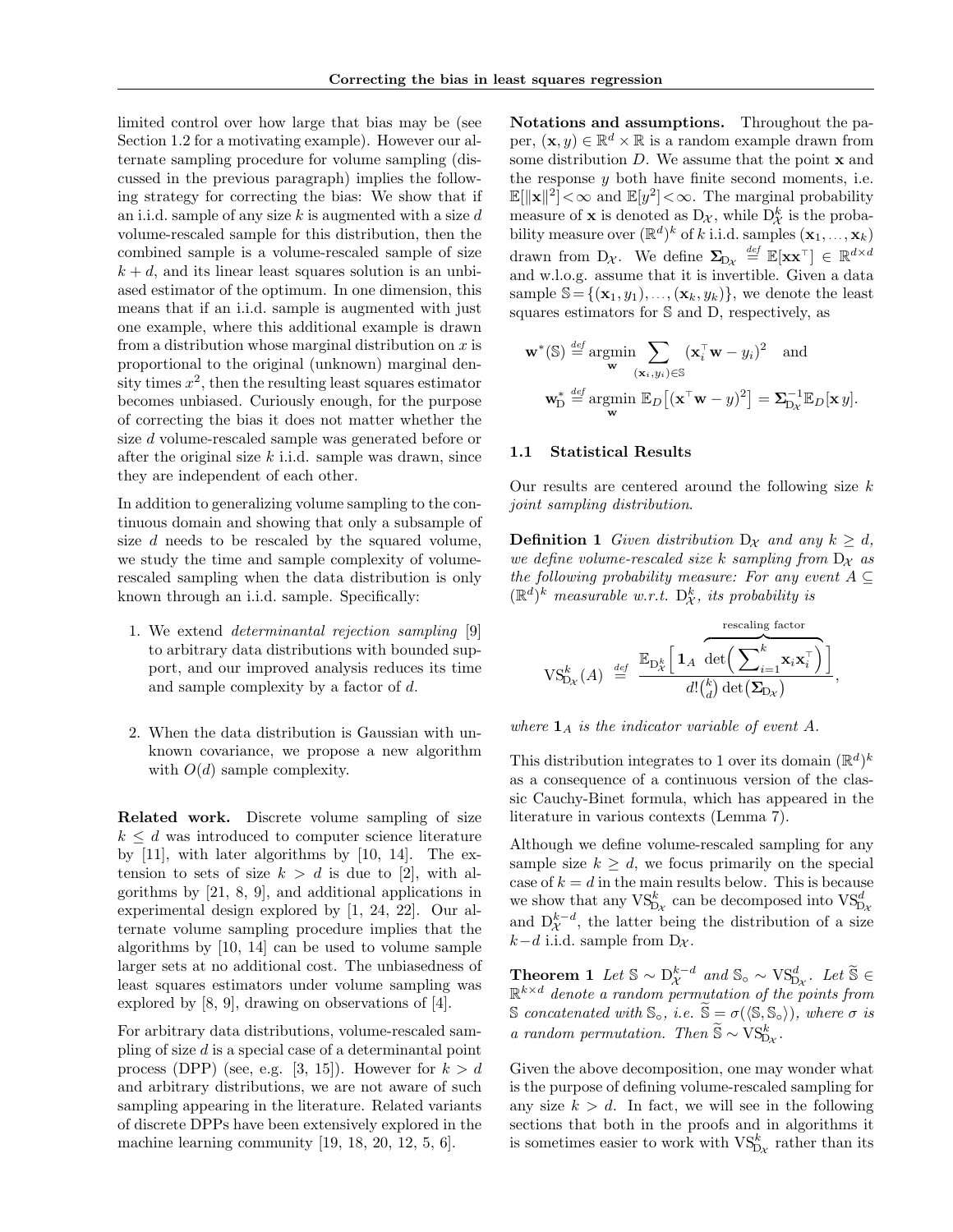decomposed version. For example in the theorem below, we show that for any *k*, the least squares estimator computed on a volume-rescaled sample is unbiased. Despite the fact that continuous determinantal point processes have been studied extensively in the past, we were not able to find this result for arbitrary  $D_{\mathcal{X}}$  in the literature.

**Theorem 2** *Consider the following distribution*  $VS_{D}^{k}$ *on samples*  $\mathbb{S} = \{(\mathbf{x}_1, y_1), \ldots, (\mathbf{x}_k, y_k)\}$  *of size k*:

Sample 
$$
\mathbf{x}_1, ..., \mathbf{x}_k \sim \text{VS}_{\text{D}_\mathcal{X}}^k
$$
,  
Query  $y_i \sim D_{\mathcal{Y}|\mathbf{x}=\mathbf{x}_i} \quad \forall_{i=1..k}$ .

 $Then \ \mathbb{E}_{\text{VS}_{\text{D}}^k}[\mathbf{w}^*(\mathbb{S})] = \mathbf{w}_{\text{D}}^*.$ 

Combining Theorems 1 and 2, we conclude that an i.i.d. sample only needs to be augmented by a dimension-size volume-rescaled sample (i.e.,  $k = d$ ) so that the least squares estimator becomes unbiased.

Corollary 3 *Let*  $\mathbb{S} = \{(\mathbf{x}_1, y_1), \ldots, (\mathbf{x}_k, y_k)\}\stackrel{\text{i.i.d.}}{\sim} D^k$ , *for any*  $k \geq 0$ *. Consider the following procedure:* 

Sample 
$$
\tilde{\mathbf{x}}_1, ..., \tilde{\mathbf{x}}_d \sim \text{VS}_{D_x}^d,
$$
  
Query  $\tilde{y}_i \sim D_{\mathcal{Y}|\mathbf{x}=\tilde{\mathbf{x}}_i} \quad \forall_{i=1..d}.$ 

Then for 
$$
\mathbb{S}_{\circ} = \{(\widetilde{\mathbf{x}}_1, \widetilde{y}_1), \dots, (\widetilde{\mathbf{x}}_d, \widetilde{y}_d)\},
$$
  
\n
$$
\mathbb{E}[\mathbf{w}^*(\langle \mathbb{S}, \mathbb{S}_{\circ} \rangle)] = \mathbb{E}_{\mathbb{S}_{\sim}D^k}[\mathbb{E}_{\mathbb{S}_{\circ} \sim \text{VS}_{\circ}^d}[\mathbf{w}^*(\langle \mathbb{S}, \mathbb{S}_{\circ} \rangle)]]
$$
\n(Theorem 1) =  $\mathbb{E}_{\widetilde{\mathbb{S}} \sim \text{VS}_{\circ}^{k+d}}[\mathbf{w}^*(\widetilde{\mathbb{S}})]$   
\n(Theorem 2) =  $\mathbf{w}_{\mathbb{D}}^*$ .

To put the above result in context, we note that in the fixed design case it was known that a single volume sampled subset S of any size  $k \geq d$  produces an unbiased least squares estimator (see, e.g., [8]). However this required that all *k* points be sampled jointly from this special distribution. Thus, Corollary 3 says that volume sampling can be used to correct the bias in existing i.i.d. samples via sample augmentation (requiring labels/responses for only *d* additional points from  $V_{D_{\mathcal{X}}}^{S_d}$ . This is important in active learning scenarios, where samples from  $D_{\mathcal{X}}$  (unlabeled data) are cheaper than draws from  $D_{\mathcal{Y}|\mathbf{x}}$  (label queries). We also develop methods for generating the small sample from  $VS_{D\chi}^{d}$ only using additional unlabeled samples from  $D_{\mathcal{X}}$  (see Section 1.3). Indeed, active learning was a motivation for volume sampling in previous works [8, 9].

#### 1.2 A Simple Gaussian Experiment

The bias in least squares estimators is present even when input is a standard Gaussian. As an example, we let  $d = 5$  and set:

$$
\mathbf{x}^{\top} = (x_1, \dots, x_d) \stackrel{\text{i.i.d.}}{\sim} \mathcal{N}(0, 1), \quad y = \xi(\mathbf{x}) + \epsilon,
$$



Figure 1: Averaging least squares estimators for Gaussian inputs with dimension  $d = 5$ .

where the response *y* is a non-linear function  $\xi(\mathbf{x})$  plus independent white noise  $\epsilon$ . Note that it is crucial that the response contains some non-linearity, and it is something that one would expect in real datasets. For the purposes of the experiment, we wish to make the least squares solution easy to compute algebraically, so we choose the following response model:

$$
\xi(\mathbf{x}) = \sum_{i=1}^{d} x_i + \frac{x_i^3}{3}, \quad \epsilon \sim \mathcal{N}(0, 1).
$$

We stress that there is nothing special about the choice of this response model other than the fact that it contains a non-linearity and it is easy to solve algebraically for  $w_{\mathcal{D}}^*$ . We now compare the bias of the least squares estimator produced for this problem by i.i.d. sampling of *k* points, with that of an estimator computed from  $k-d$  i.i.d. samples augmented by *d* volume samples (so that the total number of samples is the same in both cases). We used a special formula (Theorem 6 below) to produce the volume-rescaled samples when  $D_{\chi}$  is Gaussian. Our strategy is to produce many such estimators  $\hat{\mathbf{w}}_1, \ldots, \hat{\mathbf{w}}_T$  independently (e.g. by computing them in parallel on separate machines), and look at estimation error of the average of those estimators, i.e.

estimation error: 
$$
\left\| \left( \frac{1}{T} \sum_{t=1}^{T} \widehat{\mathbf{w}}_t \right) - \mathbf{w}_D^* \right\|^2
$$
.

Figure 1 shows the above experiment for several values of *k* and a range of values of *T* (each presented data point is an average over 50 runs). Since the corrected estimator "i.i.d. + volume" is unbiased, the estimation error of the average estimator exhibits  $\frac{1}{T}$  convergence to zero (regardless of  $k$ ). This type of convergence appears as a straight line on the log-log plot. In contrast, the i.i.d. sampled estimator is biased for any sample size (although the bias decreases with *k*), and therefore the averaged estimator does not converge to the optimum.

#### 1.3 Sampling Algorithms

To our knowledge, existing literature on algorithms for DPPs and volume sampling (other than the excep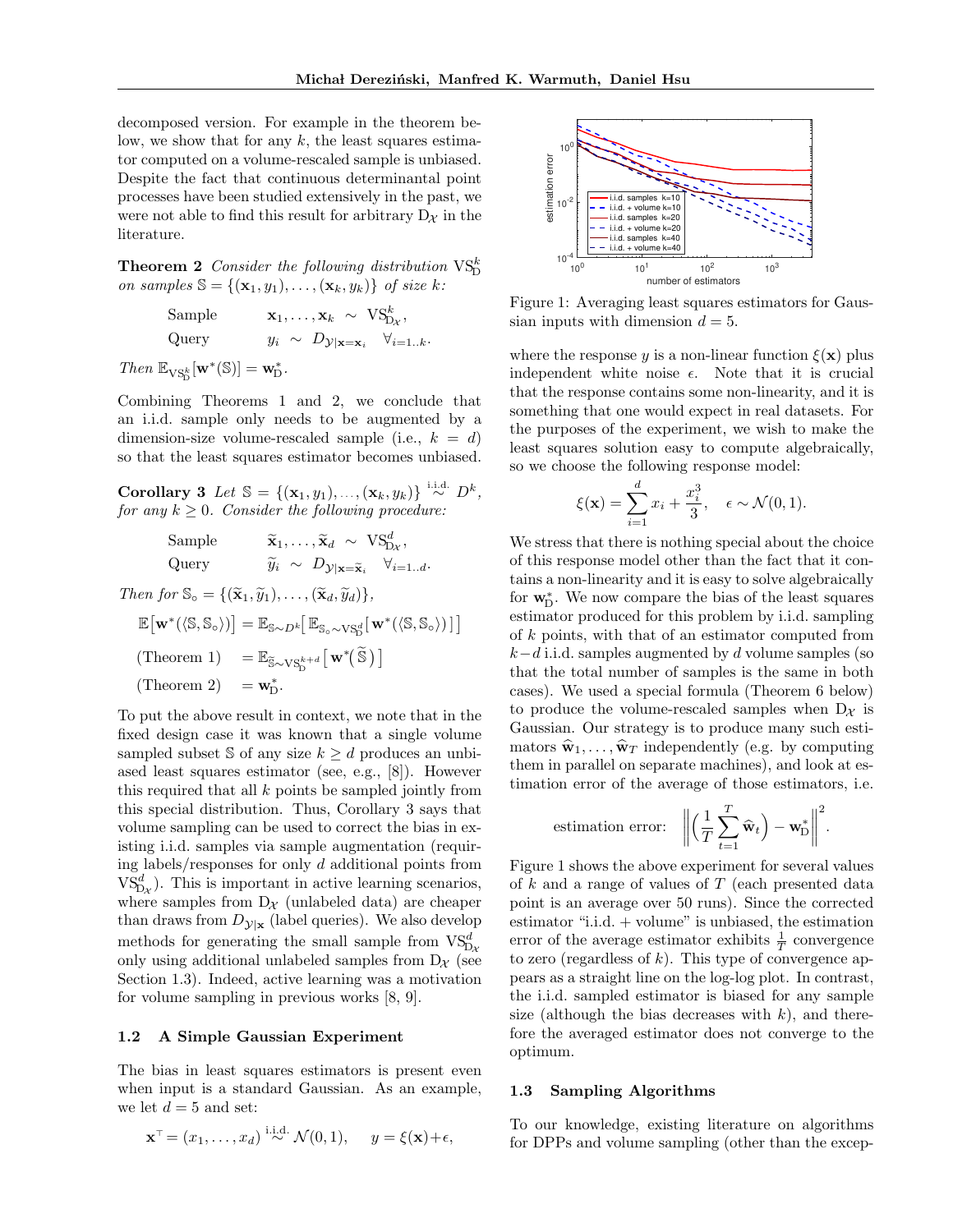tions discussed below) generally assumes full or considerable knowledge of the distribution  $D_{\mathcal{X}}$ , which often may not be the case in practice, for example when the data is coming in a stream, or is drawn from a larger population. In this work, we are primarily interested in the setting where access to distribution  $D_{\chi}$  is limited to some approximate statistics plus the ability to draw i.i.d. samples from it. Two key concerns in this model are the time and sample complexities of volumerescaled sampling for a given distribution  $D_{\mathcal{X}}$ .

We first consider distributions  $D_{\mathcal{X}}$  with bounded support. We use a standard notion of *conditioning number* for multivariate distributions (see, e.g., [7]):

$$
K_{\mathcal{D}_{\mathcal{X}}} \stackrel{\text{def}}{=} \sup_{\widetilde{\mathbf{x}} \in \text{supp}(\mathcal{D}_{\mathcal{X}})} \widetilde{\mathbf{x}}^{\top} \mathbf{\Sigma}_{\mathcal{D}_{\mathcal{X}}}^{-1} \widetilde{\mathbf{x}}.
$$

When  $K_{Dx}$  is known to be bounded and we are given the exact knowledge of the covariance matrix  $\Sigma_{D_{\mathcal{X}}}$ , then it is possible to produce a volume-rescaled sample  $V\mathcal{S}_{\mathcal{D}_{\mathcal{X}}}^{d}$  using a classical algorithm from the DPP literature described in [15] by employing rejection sampling (see also [3]). This approach requires  $O(K_{D_x} \log(d))$ draws from  $D_{\mathcal{X}}$  and runs in time  $O(K_{D_{\mathcal{X}}}d^2 \log(d)).$ However, sampled sets produced by that algorithm diverge from the desired distribution unless the given covariance matrix matches the true one exactly. This may be unrealistic when we do not have full access to the distribution  $D_{\mathcal{X}}$ . Is it possible to sample from  $\text{VS}_{\text{D}\chi}^d$  without the exact knowledge of  $\mathbf{\Sigma}_{\text{D}\chi}$ ?

We answer the question affirmatively. We show that a recently proposed algorithm from [9] for fixed design volume sampling can be adapted to arbitrary  $D_{\chi}$ in such a way that it only requires an approximation of the covariance matrix  $\Sigma_{D_{\mathcal{X}}}$ , while still returning samples exactly from  $VS_{D_x}^d$ . The original algorithm, called *determinantal rejection sampling*, samples from a given finite design matrix (i.e., a discrete distribution  $D_{\mathcal{X}}$  which is fully-known), but it was shown in [9] that the procedure only requires an approximation of the covariance matrix  $\hat{\Sigma} = (1 \pm \epsilon) \Sigma_{D_{\mathcal{X}}}$ , where  $\epsilon = O(\frac{1}{d}).$ We extend this algorithm to handle arbitrary distributions  $D_{\mathcal{X}}$ , and also improve the analysis by reducing the required approximation quality to  $\epsilon = O(\frac{1}{\sqrt{d}})$ .

**Theorem 4** Given any  $\widehat{\Sigma} \in \mathbb{R}^{d \times d}$  *s.t.* 

$$
(1 - \epsilon)\Sigma_{D_{\mathcal{X}}} \preceq \widehat{\Sigma} \preceq (1 + \epsilon)\Sigma_{D_{\mathcal{X}}},
$$
  
where  $\epsilon = \frac{1}{\sqrt{2d}}$  and  $K \ge \frac{K_{D_{\mathcal{X}}}}{1 - \epsilon}$ ,

*there is an algorithm which returns*  $\widetilde{\mathbf{x}}_1, \ldots, \widetilde{\mathbf{x}}_d \sim \mathrm{VS}_{\mathrm{D}x}^d$ ,  $\ldots$  *d with words little is least* 1. Set *it comes and time* and with probability at least  $1 - \delta$  its sample and time *complexity is*  $O(Kd(\ln(\frac{1}{\delta}))^2)$  *and*  $O(Kd^3(\ln(\frac{1}{\delta}))^2)$ *, respectively.*

**Remark 5**  $Our \epsilon = \frac{1}{\sqrt{2d}}$  condition improves the result *from [9] (where*  $\epsilon = \frac{1}{16d}$  *was used). When*  $D_{\mathcal{X}}$  *is given as a finite set of n vectors in* R*d, the main cost of volume sampling is an*  $\tilde{O}(nd+d^3/\epsilon^2)$  *preprocessing step of computing*  $\dot{\Sigma}$ *, where*  $O(\cdot)$  *hides* polylog $(n, d, 1/\epsilon, 1/\delta)$ *. Setting*  $\epsilon = \frac{1}{\sqrt{2d}}$  *in Appendix F of [9], we reduce that cost from*  $\ddot{O}(nd + d^5)$  *to*  $\ddot{O}(nd + d^4)$ *.* 

In Section 4, we discuss how  $\widehat{\Sigma}$  can be obtained just by sampling from the distribution  $D_{\mathcal{X}}$ , which requires  $m = O(K_{D_x} d \ln(d))$  samples with high probability and time  $O(md^2) = O(K_{Dx} d^3 \ln(d))$ , nearly the same (up to log terms) as for the algorithm of Theorem 4 (here, the improved  $\epsilon$  also plays a key role). An upper bound on the conditioning number  $K_{Dx}$  is again needed.

The conditioning number  $K_{D_{\mathcal{X}}}$  can be much larger than the dimension *d* of the distribution  $D_{\mathcal{X}}$ , so obtaining an appropriate estimate of  $\Sigma_{D_{\mathcal{X}}}$  required for Theorem 4 may still be prohibitively expensive. Thus, it is natural to ask if there are some structural assumptions on distribution  $D_{\mathcal{X}}$  which can allow us to sample from  $V_{D_X}^{S_d}$  without any estimate of the covariance matrix. In the following result, we exploit a connection between volume-rescaled sampling and the Wishart distribution to show that when x is a centered multivariate normal, then without any knowledge of  $\Sigma_{D_x}$ , we can produce a volume-rescaled sample from only 2*d*+2 samples of  $D_{\mathcal{X}}$  and in  $O(d^3)$  running time.

**Theorem 6** *Suppose that the point distribution*  $D_x$  *is a Gaussian*  $\mathcal{N}(\mathbf{0}, \mathbf{\Sigma}_{D_{\mathcal{X}}})$  *and let*  $\mathbf{x}_1, \ldots, \mathbf{x}_{2d+2} \sim D_{\mathcal{X}}^{2d+2}$ . *Then*  $\widetilde{\mathbf{x}}_1, \ldots, \widetilde{\mathbf{x}}_d \sim \text{VS}_{D_{\mathcal{X}}}^d$ , where

$$
\widetilde{\mathbf{x}}_i \stackrel{\text{def}}{=} \bigg(\sum_{j=d+1}^{2d+2} \mathbf{x}_j \mathbf{x}_j^{\top}\bigg)^{\frac{1}{2}} \bigg(\sum_{j=1}^d \mathbf{x}_j \mathbf{x}_j^{\top}\bigg)^{-\frac{1}{2}} \mathbf{x}_i.
$$

**Note.** For a positive definite matrix **A**, we define  $\mathbf{A}^{\frac{1}{2}}$ as the unique lower triangular matrix with positive diagonal entries s.t.  $\mathbf{A}^{\frac{1}{2}}(\mathbf{A}^{\frac{1}{2}})^{\top} = \mathbf{A}$ .

Finding other distribution families which allow for volume-rescaled sampling with bounded sample complexity is an interesting future research direction.

### 2 SAMPLE AUGMENTATION

Let  $\mathbf{a}_i^{\top}$  denote the *i*<sup>th</sup> row of a matrix **A**. First, we extend a classic lemma by [26], which was originally used to show the expected value of a metric in multivariate statistics known as "generalized variance".

Lemma 7 (based on [26]) *If the (transposed) rows of the random matrices*  $\mathbf{A}, \mathbf{B} \in \mathbb{R}^{k \times d}$  *are sampled as pairs of vectors*  $(a_1, b_1), \ldots, (a_k, b_k)$  *i.i.d. from a distribution over random vectors*  $(\mathbf{a}, \mathbf{b}) \in \mathbb{R}^{d \times 2}$  *such that*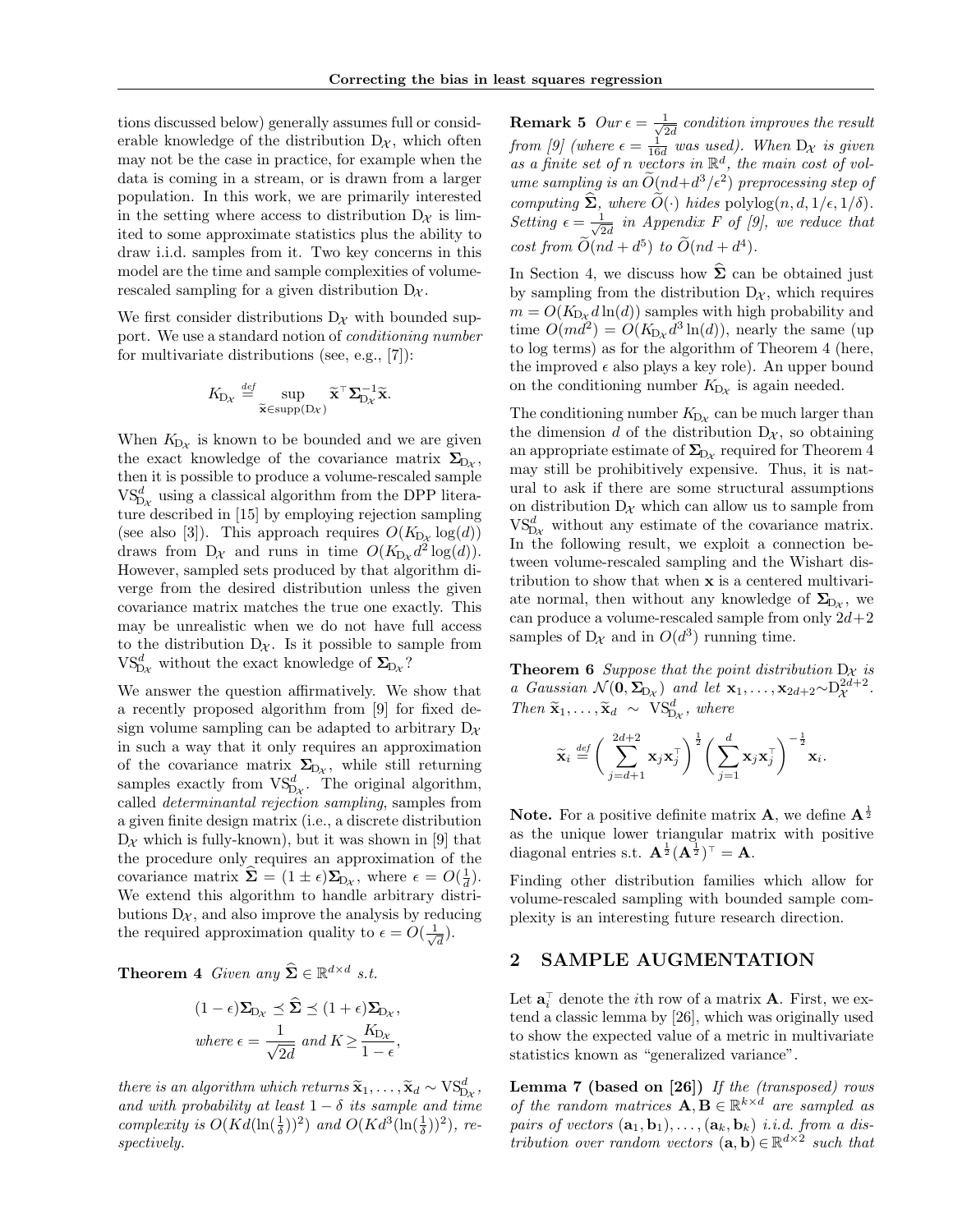*.*

 $\mathbb{E}[\mathbf{a}\mathbf{b}^{\top}]$  *exists, then* 

$$
\mathbb{E}\big[\det(\mathbf{A}^\top \mathbf{B})\big] = d! \binom{k}{d} \det(\mathbb{E}[\mathbf{a} \mathbf{b}^\top])
$$

The above result is slightly different than what was presented in [26] (the original one had  $\mathbf{A} = \mathbf{B}$ , and the sample mean was subtracted from the vectors before constructing the matrix  $A^{\dagger}A$ , but the analysis is similar (see proof in Appendix A). Note that for  $\mathbf{a} = \mathbf{b} = \mathbf{x}$ , Lemma 7 shows that  $\mathrm{VS}_{D_X}^k$  integrates to 1, making it a well-defined probability distribution:

$$
\mathbb{E}_{\mathrm{D}_{\mathcal{X}}^{k}}\bigg[\det\bigg(\sum_{i=1}^{k} \mathbf{x}_{i} \mathbf{x}_{i}^{\top}\bigg)\bigg] = d! \binom{k}{d} \det(\mathbf{\Sigma}_{\mathrm{D}_{\mathcal{X}}}).
$$

The asymmetry of Lemma 7 is crucial for showing the unbiasedness property of volume-rescaled sampling.

**Proof of Theorem 2** For  $k = d$ , the least squares estimator is simply the unique solution to a system of linear equations<sup>1</sup>, so Cramer's rule states that the *i*th component of that solution is given by:

$$
\big(\mathbf{w}^*(\mathbb{S})\big)_i = \frac{\det(\mathbf{X} \stackrel{i}{\leftarrow} \mathbf{y})}{\det(\mathbf{X})},
$$

where  $\mathbf{X} \stackrel{i}{\leftarrow} \mathbf{y}$  is matrix  $\mathbf{X}$  with column *i* replaced by y. We first prove unbiasedness of  $w^*(\mathbb{S})$  for samples of size *d*:

$$
\mathbb{E}_{\text{VS}_{\text{D}}^{\mathcal{A}}}[(\mathbf{w}^*(\mathbb{S}))_i] = \frac{\mathbb{E}_{D^d}[\det(\mathbf{X})^2(\mathbf{w}^*(\mathbb{S}))_i]}{d! \det(\mathbf{\Sigma}_{\text{D}_\mathcal{X}})}
$$

$$
= \frac{\mathbb{E}_{D^d}[\det(\mathbf{X}) \det(\mathbf{X} \stackrel{i}{\leftarrow} \mathbf{y})]}{d! \det(\mathbf{\Sigma}_{\text{D}_\mathcal{X}})}
$$

$$
\text{(Lemma 7)} = \frac{\det(\mathbb{E}_D[\mathbf{x} (\mathbf{x} \stackrel{i}{\leftarrow} y)^\top])}{\det(\mathbf{\Sigma}_{\text{D}_\mathcal{X}})}
$$

$$
= \frac{\det(\mathbf{\Sigma}_{\text{D}_\mathcal{X}} \stackrel{i}{\leftarrow} \mathbb{E}_D[\mathbf{x} y])}{\det(\mathbf{\Sigma}_{\text{D}_\mathcal{X}})} = (\mathbf{w}_{\text{D}}^*)_i,
$$

where we applied Lemma 7 to the pair of  $d \times d$  matrices  $\mathbf{A} = \mathbf{X}$  and  $\mathbf{B} = \mathbf{X} \stackrel{i}{\leftarrow} \mathbf{y}$ . The case of  $k > d$  follows by induction based on a formula shown in [8]:

$$
\mathbb{E}_{\text{VS}_{\text{D}}^{k}}\left[\mathbf{w}^{*}(\mathbb{S})\right] = \frac{\mathbb{E}_{\text{D}^{k}}\left[\det(\mathbf{X}^{T}\mathbf{X})\mathbf{w}^{*}(\mathbb{S})\right]}{d!\binom{k}{d}\det(\mathbf{\Sigma}_{\text{D}\chi})}
$$
\n
$$
\stackrel{(1)}{=} \frac{\mathbb{E}_{\text{D}^{k}}\left[\frac{1}{k-d}\sum_{i=1}^{k}\det(\mathbf{X}_{-i}^{T}\mathbf{X}_{-i})\mathbf{w}^{*}(\mathbb{S}\backslash\{(\mathbf{x}_{i}, y_{i})\})\right]}{d!\binom{k}{d}\det(\mathbf{\Sigma}_{\text{D}\chi})}
$$
\n
$$
= \frac{1}{k-d} \frac{\sum_{i=1}^{k}\mathbb{E}_{\text{D}^{k}}\left[\det(\mathbf{X}_{-i}^{T}\mathbf{X}_{-i})\mathbf{w}^{*}(\mathbb{S}\backslash\{(\mathbf{x}_{i}, y_{i})\})\right]}{d!\binom{k}{d}\det(\mathbf{\Sigma}_{\text{D}\chi})}
$$
\n
$$
\stackrel{(2)}{=} \frac{k}{k-d} \frac{d!\binom{k-1}{d}}{d!\binom{k}{d}} \mathbb{E}_{\text{VS}_{\text{D}}^{k-1}}\left[\mathbf{w}^{*}(\mathbb{S})\right] = \mathbb{E}_{\text{VS}_{\text{D}}^{k-1}}\left[\mathbf{w}^{*}(\mathbb{S})\right],
$$

<sup>1</sup>Unless det(**X**) = 0, in which case we let  $\mathbf{w}^*(\mathbb{S}) = \mathbf{X}^+ \mathbf{y}$ .

where  $X_{-i}$  denotes matrix X without the *i*th row, (1) follows from the formula shown in [8] (given in Lemma 15 of Appendix A), while (2) follows because the samples  $\mathbf{x}_1, \ldots, \mathbf{x}_k \sim \mathbf{D}_{\mathcal{X}}^k$  are exchangeable, i.e.  $\mathbf{x}_1, \ldots, \mathbf{x}_k, \ldots, \mathbf{x}_k$  is distributed identically to  $\mathbf{x}_1,\ldots,\mathbf{x}_{k-1}$ .

Finally, our key observation given in Theorem 1 is that size *k* volume-rescaled sampling can be decomposed into size *d* volume-rescaled sampling plus i.i.d. sampling of  $k - d$  points. Note that a version of this already occurs for discrete volume sampling (see Section 1). However it was not previously known even in that case.

**Proof of Theorem 1** Let  $DVS_{Dx}^k$  denote the distribution of a matrix  $\mathbf{X} \in \mathbb{R}^{k \times d}$  whose transposed rows are  $\{x_1, \ldots, x_k\} = \sigma(\langle \mathbb{S}, \mathbb{S}_{\circ} \rangle)$ . The probability of a measurable event *A* w.r.t.  $DVS_{D_{\mathcal{X}}}^{k}$  is:

$$
\mathbb{E}_{\text{DVS}}_{\text{D}_{\chi}}\left[\mathbf{1}_{A}\right] = \frac{1}{\binom{k}{d}} \sum_{T \subseteq [k]: |T| = d} \frac{\mathbb{E}_{\text{D}_{\chi}^{k}}\left[\mathbf{1}_{A} \det(\mathbf{X}_{T}^{T} \mathbf{X}_{T})\right]}{d! \det(\mathbf{\Sigma}_{\text{D}_{\chi}})} \n= \frac{1}{d! \binom{k}{d} \det(\mathbf{\Sigma}_{\text{D}_{\chi}})} \mathbb{E}_{\text{D}_{\chi}^{k}}\left[\mathbf{1}_{A} \sum_{T \subseteq [k]: |T| = d} \det(\mathbf{X}_{T}^{T} \mathbf{X}_{T})\right] \n\stackrel{\left(\frac{\ast}{\text{D}}\right)}{d! \binom{k}{d} \det(\mathbf{\Sigma}_{\text{D}_{\chi}})} \mathbb{E}_{\text{D}_{\chi}^{k}}\left[\mathbf{1}_{A} \det(\mathbf{X}^{T} \mathbf{X})\right] \n= \mathbb{E}_{\text{VS}}_{\text{D}_{\chi}}[\mathbf{1}_{A}],
$$

where  $[k] = \{1..k\}$ , matrix  $X_T$  consists of the rows of  $X$  indexed by set  $T$ , and  $(*)$  follows from the Cauchy-Binet formula.

### 3 VOLUME-RESCALED GAUSSIAN

In this section, we obtain a simple formula for producing volume-rescaled samples when  $D_{\mathcal{X}}$  is a centered multivariate Gaussian with any (non-singular) covariance matrix. We achieve this by making a connection to the Wishart distribution. Thus, for this section, assume that  $\mathbf{x} \sim \mathcal{N}(\mathbf{0}, \mathbf{\Sigma}_{D_{\mathcal{X}}})$ , and let  $\mathbf{x}_1, \ldots, \mathbf{x}_k \sim D_{\mathcal{X}}^k$ be the transposed rows of matrix **X**. Then matrix  $\Sigma = \mathbf{X}^\top \mathbf{X} \in \mathbb{R}^{d \times d}$  is distributed according to Wishart distribution  $W_d(k, \Sigma_{Dx})$  with *k* degrees of freedom. The density function of this random matrix is proportional to  $\det(\Sigma)^{(k-d-1)/2} \exp(-\frac{1}{2}tr(\Sigma_{D_{\mathcal{X}}}^{-1}\Sigma)).$  On the other hand, if  $\widetilde{\Sigma} = \widetilde{\mathbf{X}}^{\top} \widetilde{\mathbf{X}}$  is constructed from vectors  $\widetilde{\mathbf{x}}_1, \ldots, \widetilde{\mathbf{x}}_k \sim \text{VS}_{\text{D}_\mathcal{X}}^k$ , then its density function is multiplied by an additional  $\det(\Sigma)$ , thus increasing the value of *k* in the exponent of the determinant. This observation leads to the following result: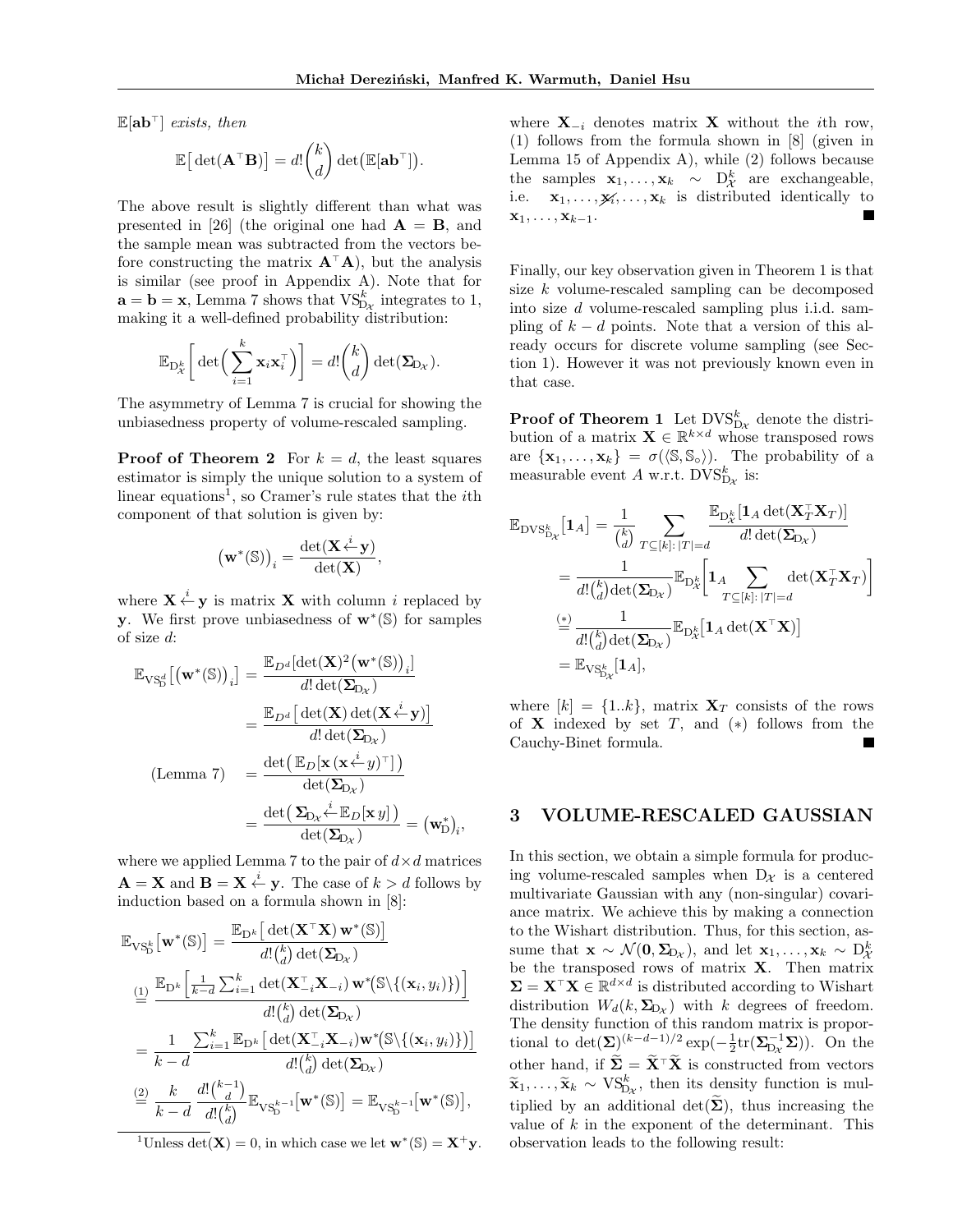**Theorem 8** If  $D_{\mathcal{X}} \sim \mathcal{N}(\mathbf{0}, \Sigma_{D_{\mathcal{X}}})$  and  $\widetilde{\mathbf{x}}_1, \ldots, \widetilde{\mathbf{x}}_k \sim$  $\mathrm{VS}_{\mathrm{D}_{\mathcal{X}}}^{k}$  are rows of a random matrix  $\widetilde{\mathbf{X}} \in \mathbb{R}^{k \times d}$ , then

$$
\widetilde{\mathbf{X}}^{\top} \widetilde{\mathbf{X}} \sim W_d(k+2, \Sigma_{D_{\mathcal{X}}}).
$$

**Proof** Let  $\Sigma = \mathbf{X}^{\top} \mathbf{X} \sim W_d(k, \Sigma_{D_{\mathcal{X}}})$  and  $\Sigma \sim W_d(k+1)$  $2, \Sigma_{D_x}$ ). For any measurable event *A* over the random matrix  $\widetilde{\mathbf{X}}^{\top} \widetilde{\mathbf{X}}$ , we have

$$
\Pr(\widetilde{\mathbf{X}}^{\top}\widetilde{\mathbf{X}}\in A) = \frac{\mathbb{E}[\mathbf{1}_{[\mathbf{X}^{\top}\mathbf{X}\in A]} \det(\mathbf{X}^{\top}\mathbf{X})]}{\mathbb{E}[\det(\mathbf{X}^{\top}\mathbf{X})]} \n= \frac{\mathbb{E}[\mathbf{1}_{[\Sigma\in A]} \det(\Sigma)]}{\mathbb{E}[\det(\Sigma)]} \stackrel{(*)}{=} \Pr(\widetilde{\Sigma}\in A),
$$

where  $(*)$  follows because the density function of Wishart distribution  $\Sigma \sim W_d(k+2, \Sigma_{D_{\mathcal{X}}})$  is proportional to  $\det(\tilde{\Sigma}) \det(\tilde{\Sigma})^{(k-d-1)/2} \exp(-\frac{1}{2} \text{tr}(\Sigma_{D_{\mathcal{X}}}^{-1} \tilde{\Sigma})).$ 

This gives us an easy way to produce the total covariance matrix  $X^{\dagger}X$  of volume-rescaled samples in the Gaussian case. We next show that the individual vectors can also be recovered easily.

Proof of Theorem 6 The proof relies on the following two lemmas.

**Lemma 9** For any  $\Sigma \in \mathbb{R}^{d \times d}$ , the conditional distri*bution of*  $\widetilde{\mathbf{X}} \sim \text{VS}_{\text{D}x}^k$  given  $\widetilde{\mathbf{X}}^{\top} \widetilde{\mathbf{X}} = \sum_{\mathbf{k}}$  *is the same as*  $the \; conditional \; distribution \; of \; \mathbf{X} \sim D_{\mathcal{X}}^{k} \; given \; \mathbf{X}^{\top} \mathbf{X} = \mathbf{X} \; .$ ⌃*.*

While this lemma (proven in Appendix B) relies primarily on the definition of conditional probability, the second one uses properties of the matrix variate Beta and Dirichlet distributions.

**Lemma 10** For  $\Sigma \in \mathbb{R}^{d \times d}$  and vectors  $\mathbf{x}_1, \ldots, \mathbf{x}_k \sim$  $\mathcal{N}(\mathbf{0}, \mathbf{\Sigma}_{\mathrm{D}\chi})$  *forming the transposed rows of a matrix* **X***, let*

$$
\widetilde{\mathbf{x}}_i = \mathbf{\Sigma}^{\frac{1}{2}} (\mathbf{X}^{\top} \mathbf{X})^{-\frac{1}{2}} \mathbf{x}_i.
$$

*Then*  $\widetilde{\mathbf{x}}_1, \ldots, \widetilde{\mathbf{x}}_k$  *are jointly distributed as k Gaussians*  $\mathcal{N}(\mathbf{0}, \mathbf{\Sigma}_{D_{\mathcal{X}}})$  *conditioned on*  $\mathbf{X}^{\top} \mathbf{X} = \mathbf{\Sigma}$ *.* 

Putting Theorem 8 together with the two lemmas, we observe that for any  $k \geq d$ , constructing  $\Sigma \sim$  $W_d(k+2, \Sigma_{Dx})$ , and plugging it into Lemma 10, we obtain that  $\widetilde{\mathbf{x}}_1, \ldots \widetilde{\mathbf{x}}_k \sim \text{VS}_{\text{D}_\mathcal{X}}^k$ , completing the proof of Theorem 6.

We conclude this section with the proof of Lemma 10, which demonstrates an interesting application for classical results in matrix variate statistics.

**Proof of Lemma 10** Let  $\Sigma_1 \sim W_d(k_1, \Sigma_{D_\mathcal{X}})$  and  $\Sigma_2 \sim W_d(k_2, \Sigma_{D_x})$  be independent Wishart matrices (where  $k_1 + k_2 \geq d$ ). Then matrix

$$
\mathbf{U} = (\boldsymbol{\Sigma}_1 + \boldsymbol{\Sigma}_2)^{-\frac{1}{2}} \boldsymbol{\Sigma}_1 \big( (\boldsymbol{\Sigma}_1 + \boldsymbol{\Sigma}_2)^{-\frac{1}{2}} \big)^{\top}
$$

is matrix variate beta distributed, written as U  $\sim$  $B_d(k_1, k_2)$ . The following was shown by [23]:

Lemma 11 ([23], Lemma 3.5) *If*  $\Sigma \sim W_d(k, \Sigma_{D_X})$ *is distributed independently of*  $\mathbf{U} \sim B_d(k_1, k_2)$ *, and if*  $k = k_1 + k_2$ *, then* 

$$
\mathbf{B} = \mathbf{\Sigma}^{\frac{1}{2}} \mathbf{U} \big( \mathbf{\Sigma}^{\frac{1}{2}} \big)^\top \quad \text{and} \quad \mathbf{C} = \mathbf{\Sigma}^{\frac{1}{2}} (\mathbf{I} - \mathbf{U}) \big( \mathbf{\Sigma}^{\frac{1}{2}} \big)^\top
$$

are independently distributed and  $\mathbf{B} \sim W_d(k_1, \Sigma_{D_x}),$  $\mathbf{C} \sim W_d(k_2, \Sigma_{D_x}).$ 

Now, suppose that we are given a matrix  $\Sigma \sim$  $W_d(k, \Sigma_{D_X})$ . We can decompose it into components of degree one via a splitting procedure described in [23], namely taking  $U_1 \sim B_d(1, k-1)$  and computing  $\mathbf{B}_1 \sim \Sigma^{\frac{1}{2}} \mathbf{U}_1 (\Sigma^{\frac{1}{2}})^{\top}, \ \mathbf{C}_1 = \Sigma - \Sigma_1 \text{ as in Lemma 11,}$ then recursively repeating the procedure on  $C_1$  (instead of  $\Sigma$ ) with  $U_2 \sim B_d(1, k-2), \ldots$ , until we get *k* Wishart matrices of degree one summing to  $\Sigma$ :

$$
B_1 = \sum_{\substack{1 \text{odd } n}} \frac{1}{2} U_1 (\sum_{\substack{1 \text{odd } n}}^{\frac{1}{2}})^{\top} B_2 = \underbrace{\sum_{\substack{1 \text{odd } n}} \frac{1}{2} (1 - U_1)^{\frac{1}{2}} U_2 \underbrace{\left((I - U_1)^{\frac{1}{2}}\right)^{\top} \left(\sum_{\substack{1 \text{odd } n}}^{\frac{1}{2}}\right)^{\top}}_{\left(C_1^{1/2}\right)^{\top}} \vdots B_k = \underbrace{\sum_{\substack{1 \text{odd } n}} \frac{1}{2} (1 - U_{k-1})^{\frac{1}{2}} \cdots U_k \cdots \left((1 - U_{k-1})^{\frac{1}{2}}\right)^{\top} \left(\sum_{\substack{1 \text{odd } n}}^{\frac{1}{2}}\right)^{\top}}_{\left(C_{k-1}^{1/2}\right)^{\top}}.
$$

The above collection of matrices can be described more simply via the matrix variate Dirichlet distribution. Given independent matrices  $\Sigma_i \sim W_d(k_i, \Sigma_{D_x})$ for  $i = 1..s$ , the matrix variate Dirichlet distribution  $D_d(k_1,\ldots,k_s)$  corresponds to a sequence of matrices

$$
\mathbf{V}_i = \Sigma^{-\frac{1}{2}} \Sigma_i \left( \Sigma^{-\frac{1}{2}} \right)^{\top}, \ i = 1..s, \quad \Sigma = \sum_{i=1}^s \Sigma_i.
$$

Now, Theorem 6.3.14 from [13] states that matrices B*<sup>i</sup>* defined recursively as above can also be written as

$$
\mathbf{B}_i = \Sigma^{\frac{1}{2}} \mathbf{V}_i (\Sigma^{\frac{1}{2}})^{\top}, \quad (\mathbf{V}_1, \dots, \mathbf{V}_k) \sim D_d(1, \dots, 1).
$$

In particular, we can construct them as

$$
\mathbf{B}_i = \widetilde{\mathbf{x}}_i \widetilde{\mathbf{x}}_i^\top = \mathbf{\Sigma}^{\frac{1}{2}} (\mathbf{X}^\top \mathbf{X})^{-\frac{1}{2}} \mathbf{x}_i \mathbf{x}_i^\top \big( (\mathbf{X}^\top \mathbf{X})^{-\frac{1}{2}} \big)^\top (\mathbf{\Sigma}^{\frac{1}{2}})^\top.
$$

Note that since matrix  $\Sigma$  is independent of vectors x*i*, we can condition on it without altering the distribution of the vectors. It remains to observe that the conditional distribution of matrix  $B_i$  determines the distribution of  $\tilde{\mathbf{x}}_i$  up to multiplying by  $\pm 1$ , and since both  $\tilde{\mathbf{x}}_i$  and  $-\tilde{\mathbf{x}}_i$  are identically distributed, we recover the correct distribution of  $\tilde{\mathbf{x}}_1, \ldots, \tilde{\mathbf{x}}_k$ conditioned on  $X^{\top}X = \Sigma$ , completing the proof.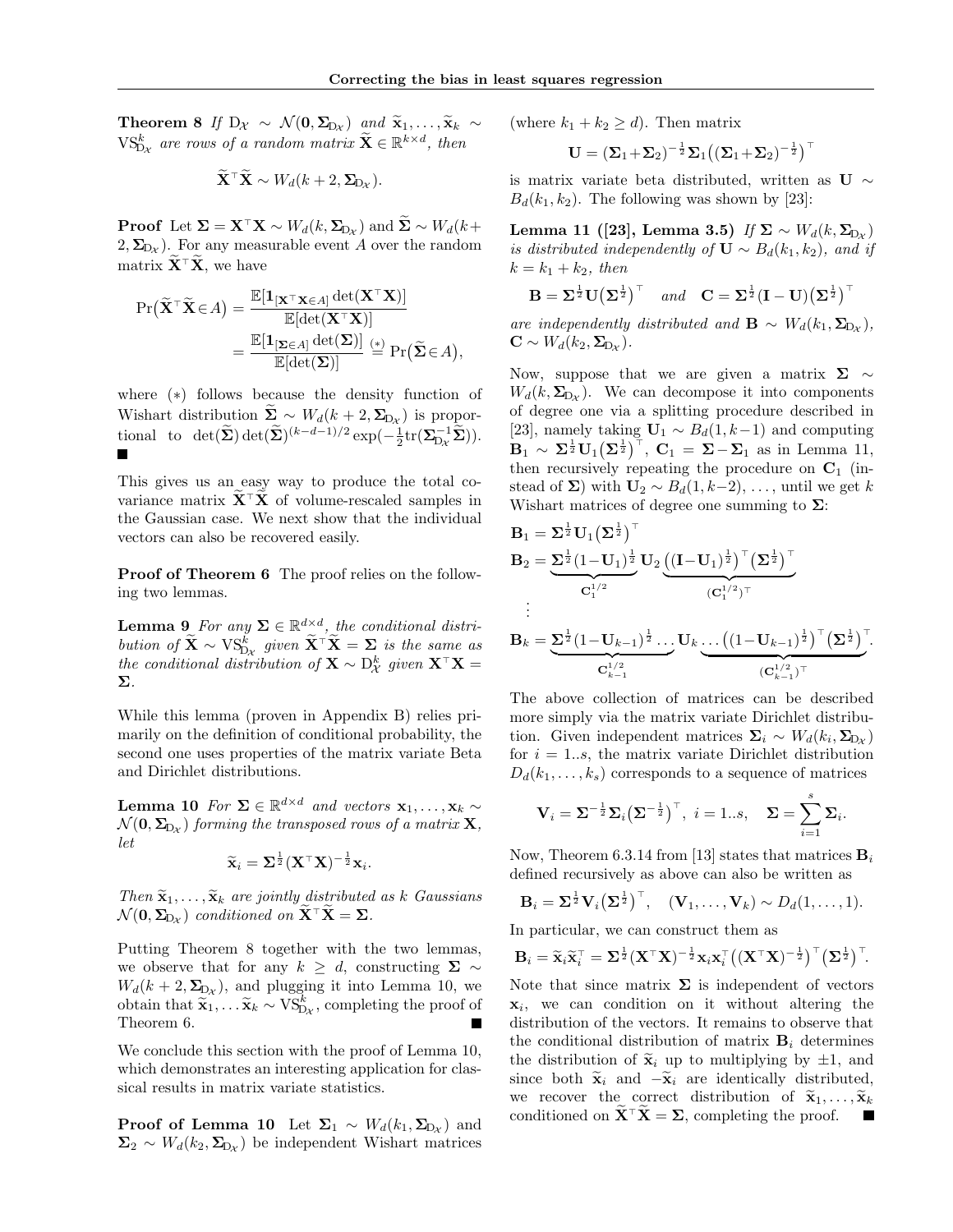### 4 GENERAL ALGORITHM

In this section, we present a general algorithm for volume-rescaled sampling, which uses approximate leverage score sampling to generate a larger pool of points from which the smaller volume-rescaled sample can be drawn. The method relies on a technique called "determinantal rejection sampling", introduced recently in [9] for a variant of volume sampling of finite subsets of points from a fixed set. Also, as in [9] our algorithm uses the most standard volume sampling distribution (see (1) and the associated discussion in the introduction) as a subroutine which samples a subset of points/rows from a fixed set. This is done via an efficient implementation of "reverse iterative sampling" [8] (See Algorithm 2 for a high-level description of this sampling method). Curiously enough, the efficient implementation of reverse iterative sampling given by [8] (denoted here as "VolSamp $({x_1, \ldots, x_n}, k)$ " and not repeated here for lack of space) is again based on rejection sampling: It samples a set of *k* points out of *n* in time  $O(nd^2)$  (independent of *k*). The runtime bound for this implementation only holds with high probability because of its use of rejection sampling.

For our algorithm we assume that an estimate  $\Sigma \approx$  $\Sigma_{D_x}$  of the covariance matrix is available, along with an upper-bound on the conditioning number.

| Algorithm 1 Determinantal rejection sampling<br>for arbitrary distributions $D_{\mathcal{X}}$                                                                       |
|---------------------------------------------------------------------------------------------------------------------------------------------------------------------|
| 1: Input: $\Sigma, K, t$                                                                                                                                            |
| $2:$ repeat                                                                                                                                                         |
| $k\to 0$<br>3:                                                                                                                                                      |
| 4: while $k < t$                                                                                                                                                    |
| Sample $\mathbf{x} \sim D_{\mathcal{X}}$<br>5:                                                                                                                      |
| $a \sim \text{Bernoulli}\left(\min\left\{1, \frac{\mathbf{x}^\top \hat{\mathbf{\Sigma}}^{-1} \mathbf{x}}{K}\right\}\right)$<br>6:                                   |
| 7:<br>if $a$ =true, then                                                                                                                                            |
| $k \leftarrow k+1$<br>8:                                                                                                                                            |
| 9:<br>$\mathbf{x}_k \leftarrow \mathbf{x}$                                                                                                                          |
| $\widetilde{\mathbf{x}}_k \leftarrow \frac{\sqrt{d}}{\sqrt{\mathbf{x}_k^{\top} \widehat{\mathbf{\Sigma}}^{-1} \mathbf{x}_k}} \mathbf{x}_k$<br>10:                   |
| end<br>11:                                                                                                                                                          |
| end<br>12:                                                                                                                                                          |
| 13: $\widetilde{\mathbf{\Sigma}} \leftarrow \frac{1}{t} \sum_{i=1}^{t} \widetilde{\mathbf{x}}_j \widetilde{\mathbf{x}}_i^{\top}$                                    |
| Sample $Acc \sim \text{Bernoulli}\left(\min\{1, \det(\tilde{\Sigma}\hat{\Sigma}^{-1})\}\right)$<br>14:                                                              |
| 15: <b>until</b> $Acc = true$                                                                                                                                       |
| 16: $\{\widetilde{\mathbf{x}}_{i_1},\ldots,\widetilde{\mathbf{x}}_{i_d}\}\leftarrow \text{VolSamp}(\{\widetilde{\mathbf{x}}_1,\ldots,\widetilde{\mathbf{x}}_t\},d)$ |
| 17: return $\mathbf{x}_{i_1}, \ldots, \mathbf{x}_{i_d}$                                                                                                             |

Algorithm 1 has one additional hyperparameter *t*, which controls the number of inner-loop iterations. Our analysis works for any  $t>d^2$ , although for simplicity we use  $t = 2d^2$  in the main result.

| Algorithm 2 Reverse iterative sampling [8] |  |  |  |  |
|--------------------------------------------|--|--|--|--|
|--------------------------------------------|--|--|--|--|

| 1: Input $\{\mathbf{x}_1,\ldots,\mathbf{x}_n\}\subset\mathbb{R}^d$ and $k\geq d$                                                                                                    |
|-------------------------------------------------------------------------------------------------------------------------------------------------------------------------------------|
| 2: $S \leftarrow \{1n\}$                                                                                                                                                            |
| 3: while $ S  > k$                                                                                                                                                                  |
| For each $i \in S$ : $q_i \leftarrow \frac{\det(\sum_{j \in S \setminus i} \mathbf{x}_j \mathbf{x}_j^{\top})}{( S -d) \det(\sum_{j \in S} \mathbf{x}_j \mathbf{x}_j^{\top})}$<br>4: |
| Sample <i>i</i> from distribution $(q_i)_{i \in S}$<br>5:                                                                                                                           |
| 6: $S \leftarrow S \setminus \{i\}$                                                                                                                                                 |
| end<br>7:                                                                                                                                                                           |
| 8: return $\{x_i\}_{i \in S}$                                                                                                                                                       |

Our analysis of Algorithm 1 uses the following two lemmas, both of which are extensions of results from [9].

**Lemma 12** For  $\hat{\Sigma} \succ 0$ , let  $l_{\hat{\Sigma}}(\mathbf{x}) = \mathbf{x}^{\top} \hat{\Sigma}^{-1} \mathbf{x}$ . Define *the following probability measure over*  $\mathbb{R}^d$ *:* 

$$
\operatorname{Lev}_{\widehat{\Sigma},\mathcal{X}}(A) \stackrel{\text{def}}{=} \mathbb{E}_{D_{\mathcal{X}}} \left[ \mathbf{1}_A \frac{l_{\widehat{\Sigma}}(\mathbf{x})}{\operatorname{tr}(\Sigma_{D_{\mathcal{X}}}\widehat{\Sigma}^{-1})} \right].
$$
\n
$$
\text{If } \mathbf{x}_1, \dots, \mathbf{x}_t \stackrel{\text{i.i.d.}}{\sim} \operatorname{Lev}_{\widehat{\Sigma},\mathcal{X}}, \text{ and } \widetilde{\mathbf{x}}_i = \frac{\sqrt{d}}{\sqrt{l_{\widehat{\Sigma}}(\mathbf{x}_i)}} \mathbf{x}_i, \text{ then}
$$
\n
$$
\operatorname{det}(\widetilde{\Sigma}\widehat{\Sigma}^{-1}) \le 1, \quad \text{where} \quad \widetilde{\Sigma} = \frac{1}{t} \sum_{i=1}^t \widetilde{\mathbf{x}}_i \widetilde{\mathbf{x}}_i^\top,
$$
\n
$$
\text{and} \quad \mathbb{E} \left[ \operatorname{det}(\widetilde{\Sigma}\widehat{\Sigma}^{-1}) \right] \ge \left( 1 - \frac{d^2}{t} \right) \frac{\operatorname{det}(\Sigma_{D_{\mathcal{X}}}\widehat{\Sigma}^{-1})}{\left( \frac{1}{d} \operatorname{tr}(\Sigma_{D_{\mathcal{X}}}\widehat{\Sigma}^{-1}) \right)^d}.
$$

 $\textbf{Lemma 13} \ \textit{Let} \ \ \mathbf{x}_1, \ldots, \mathbf{x}_k \ \sim \ \text{VS}^k_{\text{D}_\mathcal{X}} \ \ \textit{be} \ \ \textit{a} \ \ \textit{volume-}$ *rescaled sample, and suppose that*  $\{x_{i_1}, \ldots, x_{i_d}\}$  *is a subset produced from it by standard volume sampling, i.e. by calling*  $VolSample({\bf x}_1, \ldots, {\bf x}_k)$ *, d). Then*  $\mathbf{x}_{i_1}, \ldots, \mathbf{x}_{i_d} \sim \text{VS}_{\text{D}_\mathcal{X}}^d$ .

We now show that Algorithm 1 with  $t = 2d^2$  satisfies the conditions of Theorem 4. Our key contribution compared to the analysis of [9] is the use of the Kantorovich inequality, which allows us to significantly relax the  $\epsilon$ -approximation condition on  $\Sigma$ .

Proof of Theorem 4 From the assumptions, we have

$$
K \ge \frac{K_{\mathcal{D}_{\mathcal{X}}}}{1 - \epsilon} \ge \max_{\widetilde{\mathbf{x}} \in \text{supp}(\mathcal{D}_{\mathcal{X}})} \widetilde{\mathbf{x}}^{\top} \widehat{\mathbf{\Sigma}}^{-1} \widetilde{\mathbf{x}},
$$

so the sequence  $\widetilde{\mathbf{x}}_1, \ldots, \widetilde{\mathbf{x}}_t$  obtained by the algorithm at the point of exiting the while loop is distributed as in Lemma 12, and let  $D_{\tilde{\chi}}$  be the distribution of one such vector. The lemma ensures that  $\det(\tilde{\Sigma}\hat{\Sigma}^{-1}) \leq 1$ is a valid Bernoulli success probability so after exiting the **repeat** loop,  $\tilde{\mathbf{x}}_1, \ldots, \tilde{\mathbf{x}}_t$  is distributed so that the probability of any event *A* is proportional to

$$
\mathbb{E}_{D_{\tilde{\mathcal{X}}}^t} \bigg[ \mathbf{1}_A \frac{\det(\tilde{\mathbf{\Sigma}})}{\det(\hat{\mathbf{\Sigma}})} \bigg] \propto \mathbb{E}_{D_{\tilde{\mathcal{X}}}^t} \bigg[ \mathbf{1}_A \det \bigg( \sum_{i=1}^t \tilde{\mathbf{x}}_i \tilde{\mathbf{x}}_i^{\top} \bigg) \bigg] \propto \text{VS}_{D_{\tilde{\mathcal{X}}}^t}^t,
$$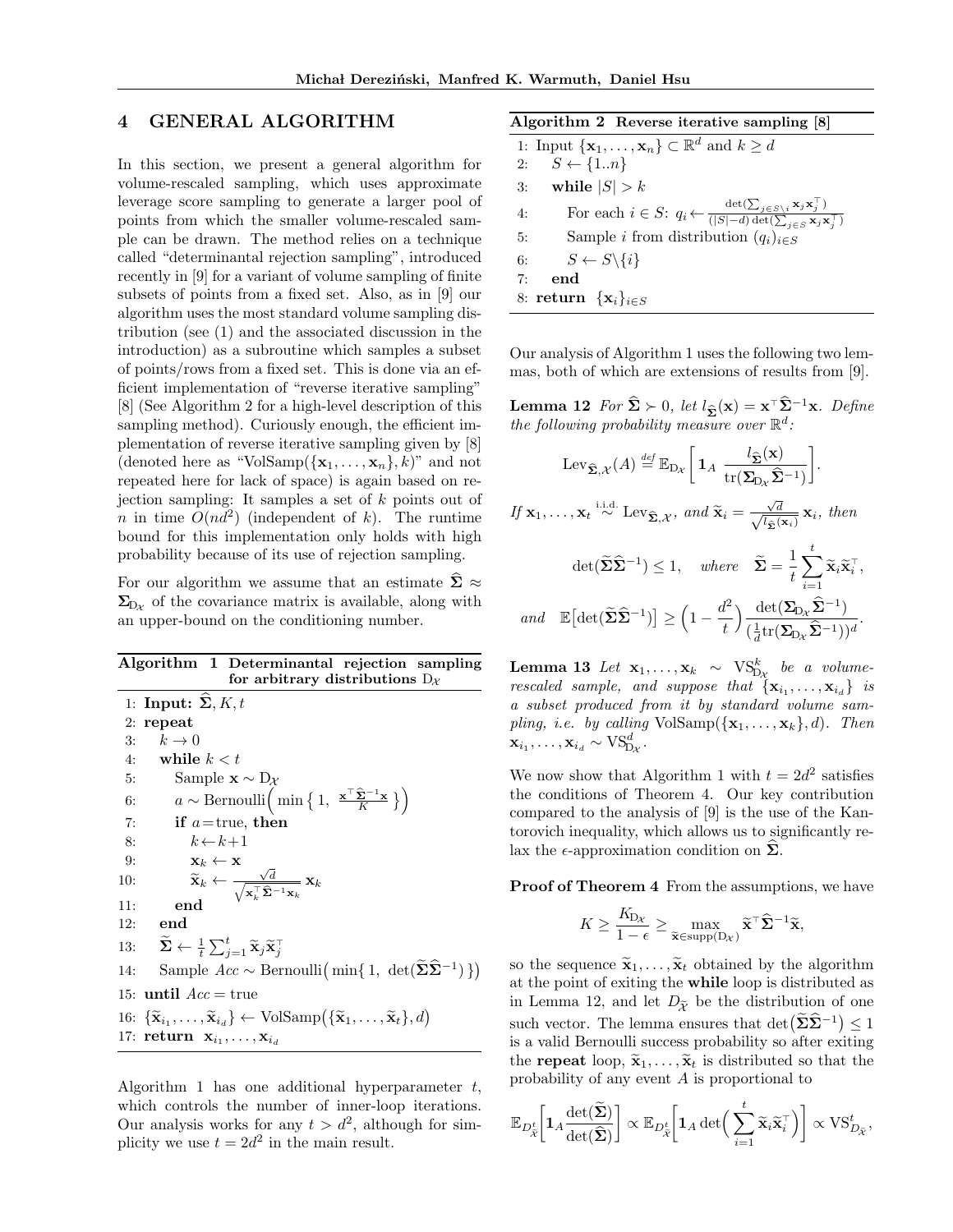i.e., volume-rescaled sampling from  $D_{\tilde{\chi}}$ . Now Lemma 13 implies that  $\widetilde{\mathbf{x}}_{i_1}, \ldots, \widetilde{\mathbf{x}}_{i_d} \sim \text{VS}_{D_{\widetilde{\mathcal{X}}}}^d$ . In particular, it means that the distribution of  $\mathbf{x}_{i_1}, \ldots, \mathbf{x}_{i_d}$  is the same for any choice of  $t \geq d$ . We use this observation to compute the probability of an event *A* w.r.t. sampling of  $\mathbf{x}_{i_1}, \ldots, \mathbf{x}_{i_d}$  (up to constant factors) by setting  $t = d$ (in the below,  $\Sigma$  is treated as a function of  $\mathbf{x}_1, \ldots, \mathbf{x}_d$ ):

$$
\Pr(A) \propto \mathbb{E}_{\mathcal{D}_{\mathcal{X}}^{k}} \left[ \mathbf{1}_{A} \det(\tilde{\mathbf{\Sigma}}) \left( \prod_{i=1}^{d} l_{\hat{\mathbf{\Sigma}}}(\mathbf{x}_{i}) \right) \right]
$$

$$
\stackrel{\text{(*)}}{=} \mathbb{E}_{\mathcal{D}_{\mathcal{X}}^{k}} \left[ \mathbf{1}_{A} \frac{\det(\sum_{i} \mathbf{x}_{i} \mathbf{x}_{i}^{\top})}{(\frac{d}{t})^{d} \prod_{i} l_{\hat{\mathbf{\Sigma}}}(\mathbf{x}_{i})} \left( \prod_{i=1}^{d} l_{\hat{\mathbf{\Sigma}}}(\mathbf{x}_{i}) \right) \right]
$$

$$
\propto \mathbb{E}_{\mathcal{D}_{\mathcal{X}}^{k}} \left[ \mathbf{1}_{A} \det \left( \sum_{i=1}^{d} \mathbf{x}_{i} \mathbf{x}_{i}^{\top} \right) \right]
$$

$$
\propto \text{VS}_{\mathcal{D}_{\mathcal{X}}}^{d}(A),
$$

where (\*) uses the fact that for  $t = d$ ,  $det(\Sigma)$  is the squared volume of the parallelopiped spanned by  $x_1, \ldots, x_d$  and stretched with the appropriate scaling factors. Thus, we established the correctness of Algorithm 1 for any  $t \geq d$ , and we move on to complexity analysis. If we think of each iteration of the repeat loop as a single Bernoulli trial, the success probability  $Pr(Acc = true)$  equals  $\mathbb{E}[\det(\tilde{\Sigma}\tilde{\Sigma}^{-1})]$  with the expectation defined as in Lemma 12. Let  $\lambda_1, \ldots, \lambda_d$  be the eigenvalues of matrix  $\widehat{\Sigma}\Sigma_{D_{\mathcal{X}}}^{-1}$ . The approximation guarantee for  $\hat{\Sigma}$  implies that all of these eigenvalues lie in the range  $[1-\epsilon, 1+\epsilon]$ . To lower-bound the success probability, we use the Kantorovich arithmetic-harmonic mean inequality. Letting  $A(\cdot)$ ,  $G(\cdot)$  and  $H(\cdot)$  denote the arithmetic, geometric and harmonic means respectively:

$$
\frac{\det(\mathbf{\Sigma}_{D_{\mathcal{X}}}\hat{\mathbf{\Sigma}}^{-1})}{(\frac{1}{d}\mathrm{tr}(\mathbf{\Sigma}_{D_{\mathcal{X}}}\hat{\mathbf{\Sigma}}^{-1}))^{d}} = \frac{\prod_{i=1}^{d} \frac{1}{\lambda_{i}}}{(\frac{1}{d}\sum_{i=1}^{d} \frac{1}{\lambda_{i}})^{d}}
$$

$$
= \left(\frac{H(\lambda_{1},\ldots,\lambda_{d})}{G(\lambda_{1},\ldots,\lambda_{d})}\right)^{d} \stackrel{(1)}{\geq} \left(\frac{H(\lambda_{1},\ldots,\lambda_{d})}{A(\lambda_{1},\ldots,\lambda_{d})}\right)^{d}
$$

$$
\stackrel{(2)}{\geq} \left((1-\epsilon)(1+\epsilon)\right)^{d} \stackrel{\epsilon=1/\sqrt{2d}}{\leq} \left(1-\frac{1}{2d}\right)^{d} \geq \frac{1}{2},
$$

where  $(1)$  is the geometric-arithmetic mean inequality and (2) is the Kantorovich inequality ([17]) with  $a =$  $1-\epsilon$  and  $b=1+\epsilon$ :

For 
$$
0 < a \le \lambda_1, ..., \lambda_d \le b
$$
,  $\frac{A(\lambda_1, ..., \lambda_d)}{H(\lambda_1, ..., \lambda_d)} \le \left(\frac{A(a, b)}{G(a, b)}\right)^2$ .

Now setting  $t = 2d^2$  in Lemma 12, we obtain that

$$
\Pr(Acc = \text{true}) = \mathbb{E}\big[\det(\widetilde{\Sigma}\widehat{\Sigma}^{-1})\big] \ge \left(1 - \frac{d^2}{t}\right)\frac{1}{2} = \frac{1}{4}.
$$

So a simple tail bound on a geometric random variable shows that the number of iterations of repeat loop is

 $r \leq \ln(\frac{1}{\delta})/\ln(\frac{4}{3})$  w.p. at least  $1-\delta$ . It remains to bound the number of samples needed from  $D_{\mathcal{X}}$ . Note that we can lower bound this success probability

$$
\Pr(a = \text{true}) = \mathbb{E}_{\text{D}_X} \left[ \frac{\mathbf{x}^\top \hat{\Sigma}^{-1} \mathbf{x}}{K} \right] = \frac{\text{tr}(\Sigma_{\text{D}_X} \hat{\Sigma}^{-1})}{K}
$$

$$
\geq \frac{\text{tr}(\Sigma_{\text{D}_X} \Sigma_{\text{D}_X}^{-1})}{(1 + \epsilon)K} = \frac{d}{(1 + \epsilon)K}.
$$

Similarly as before we conclude that the number of samples needed for a single iteration of repeat loop is  $O(2d^2 \frac{K}{d} \ln(\frac{1}{\delta})) = O(Kd \ln(\frac{1}{\delta}))$  w.p. at least  $1 - \delta$ . Note that the computational cost per sample is  $O(d^2)$ and the cost of VolSamp is  $O(d^4)$ , obtaining the desired complexities.

Finally, we discuss the time and sample complexity of obtaining  $\Sigma$  with desired accuracy under the model where access to  $D_{\mathcal{X}}$  is given only through sampling from the distribution. For this we can rely on standard matrix Chernoff bounds given by [25]. The below version is adapted from [7]:

Lemma 14 ([25, 7]) If  $\mathbf{x}_1, \mathbf{x}_2, \ldots, \mathbf{x}_m \stackrel{\text{i.i.d.}}{\sim} D_{\mathcal{X}}$  and  $m \geq C \frac{K_{\text{D}_{\mathcal{X}}}}{\epsilon^2} \ln(\frac{d}{\delta})$  *for some absolute constant C, then* 

$$
(1 - \epsilon)\Sigma_{\mathcal{D}_{\mathcal{X}}} \preceq \frac{1}{m} \sum_{i=1}^{m} \mathbf{x}_i \mathbf{x}_i^{\top} \preceq (1 + \epsilon) \Sigma_{\mathcal{D}_{\mathcal{X}}} \quad w.p. \ge 1 - \delta.
$$

Setting  $\epsilon = \frac{1}{\sqrt{2d}}$  in Lemma 14, we note that the sample complexity of obtaining  $\hat{\Sigma}$  that would satisfy the assumptions of Theorem 4 is  $m = O(K_{Dx} d \ln(\frac{d}{\delta}))$ , and computing it takes  $O(md^2) = O(K_{D_X} d^3 \ln(\frac{d}{\delta}))$ .

## 5 CONCLUSIONS

We show that for the least squares estimator, the bias which occurs in random design linear regression can be corrected by augmenting the dataset with dimension many points sampled from a special joint distribution - an extension of discrete volume sampling. We present two methods for performing this augmentation when the underlying data distribution is only known through i.i.d. samples. In the process we improve the time complexity of a recently proposed algorithm for discrete volume sampling.

An important future research direction is providing a random design error analysis for the least squares estimator of the augmented sample. Furthermore, it is natural to ask if there are distribution families other than multivariate normal which offer better complexity guarantees for producing volume-rescaled samples.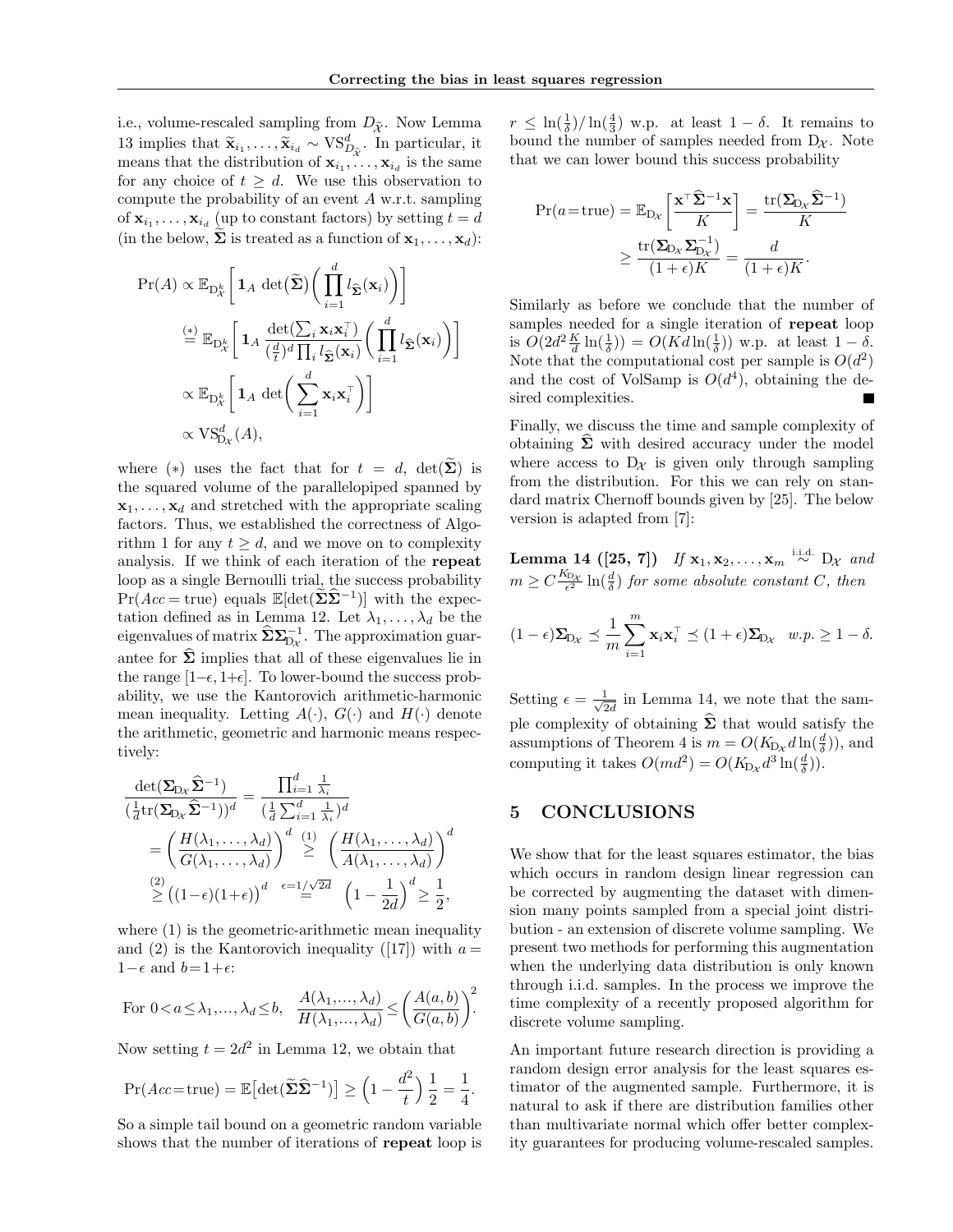#### Acknowledgements

Michał Dereziński and Manfred K. Warmuth were supported by NSF grant IIS-1619271. Daniel Hsu was supported by NSF grant CCF-1740833 and a Sloan Research Fellowship. Part of this work was done while Michal Derezinski was visiting the Simons Institute for the Theory of Computing.

### References

- [1] Zeyuan Allen-Zhu, Yuanzhi Li, Aarti Singh, and Yining Wang. Near-optimal design of experiments via regret minimization. In Doina Precup and Yee Whye Teh, editors, *Proceedings of the 34th International Conference on Machine Learning*, volume 70 of *Proceedings of Machine Learning Research*, pages 126–135, International Convention Centre, Sydney, Australia, 2017.
- [2] Haim Avron and Christos Boutsidis. Faster subset selection for matrices and applications. *SIAM Journal on Matrix Analysis and Applications*, 34(4):1464–1499, 2013.
- [3] Rémi Bardenet, Frédéric Lavancier, Xavier MARY, and Aurélien Vasseur. On a few statistical applications of determinantal point processes. *ESAIM: Proceedings and Surveys*, 60, 2017.
- [4] Aharon Ben-Tal and Marc Teboulle. A geometric property of the least squares solution of linear equations. *Linear Algebra and its Applications*, 139:165 – 170, 1990.
- [5] L Elisa Celis, Amit Deshpande, Tarun Kathuria, and Nisheeth K Vishnoi. How to be fair and diverse? *arXiv:1610.07183*, October 2016.
- [6] L Elisa Celis, Vijay Keswani, Damian Straszak, Amit Deshpande, Tarun Kathuria, and Nisheeth K Vishnoi. Fair and diverse dppbased data summarization. *arXiv:1802.04023*, February 2018.
- [7] Xue Chen and Eric Price. Condition numberfree query and active learning of linear families. *CoRR*, abs/1711.10051, 2017.
- [8] Michal Dereziński and Manfred K. Warmuth. Reverse iterative volume sampling for linear regression. *Journal of Machine Learning Research*, 19(23):1–39, 2018.
- [9] Michał Dereziński, Manfred K. Warmuth, and Daniel Hsu. Leveraged volume sampling for linear regression. In S. Bengio, H. Wallach, H. Larochelle, K. Grauman, N. Cesa-Bianchi, and

R. Garnett, editors, *Advances in Neural Information Processing Systems 31*, pages 2510–2519. Curran Associates, Inc., 2018.

- [10] Amit Deshpande and Luis Rademacher. Efficient volume sampling for row/column subset selection. In *Proceedings of the 2010 IEEE 51st Annual Symposium on Foundations of Computer Science*, FOCS '10, pages 329–338, Washington, DC, USA, 2010.
- [11] Amit Deshpande, Luis Rademacher, Santosh Vempala, and Grant Wang. Matrix approximation and projective clustering via volume sampling. In *Proceedings of the Seventeenth Annual ACM-SIAM Symposium on Discrete Algorithm*, SODA '06, pages 1117–1126, Philadelphia, PA, USA, 2006.
- [12] Mike Gartrell, Ulrich Paquet, and Noam Koenigstein. Bayesian low-rank determinantal point processes. In *Proceedings of the 10th ACM Conference on Recommender Systems*, RecSys '16, pages 349–356, New York, NY, USA, 2016.
- [13] A.K. Gupta and D.K. Nagar. *Matrix Variate Distributions*. PMS Series. Addison-Wesley Longman, Limited, 1999.
- [14] Venkatesan Guruswami and Ali K. Sinop. Optimal column-based low-rank matrix reconstruction. In *Proceedings of the Twenty-third Annual ACM-SIAM Symposium on Discrete Algorithms*, SODA '12, pages 1207–1214, Philadelphia, PA, USA, 2012. Society for Industrial and Applied Mathematics.
- [15] J. Ben Hough, Manjunath Krishnapur, Yuval Peres, and Bálint Virág. Determinantal processes and independence. *Probab. Surveys*, 3:206–229, 2006.
- [16] Daniel Hsu, Sham M. Kakade, and Tong Zhang. Random design analysis of ridge regression. *Foundations of Computational Mathematics*, 14(3):569–600, 2014.
- [17] Leonid V. Kantorovich. Functional analysis and applied mathematics. *Uspekhi Matematicheskikh Nauk*, 3(6):89–185, 1948.
- [18] Alex Kulesza and Ben Taskar. k-DPPs: Fixed-Size Determinantal Point Processes. In *Proceedings of the 28th International Conference on Machine Learning*, pages 1193–1200. Omnipress, 2011.
- [19] Alex Kulesza and Ben Taskar. *Determinantal Point Processes for Machine Learning*. Now Publishers Inc., Hanover, MA, USA, 2012.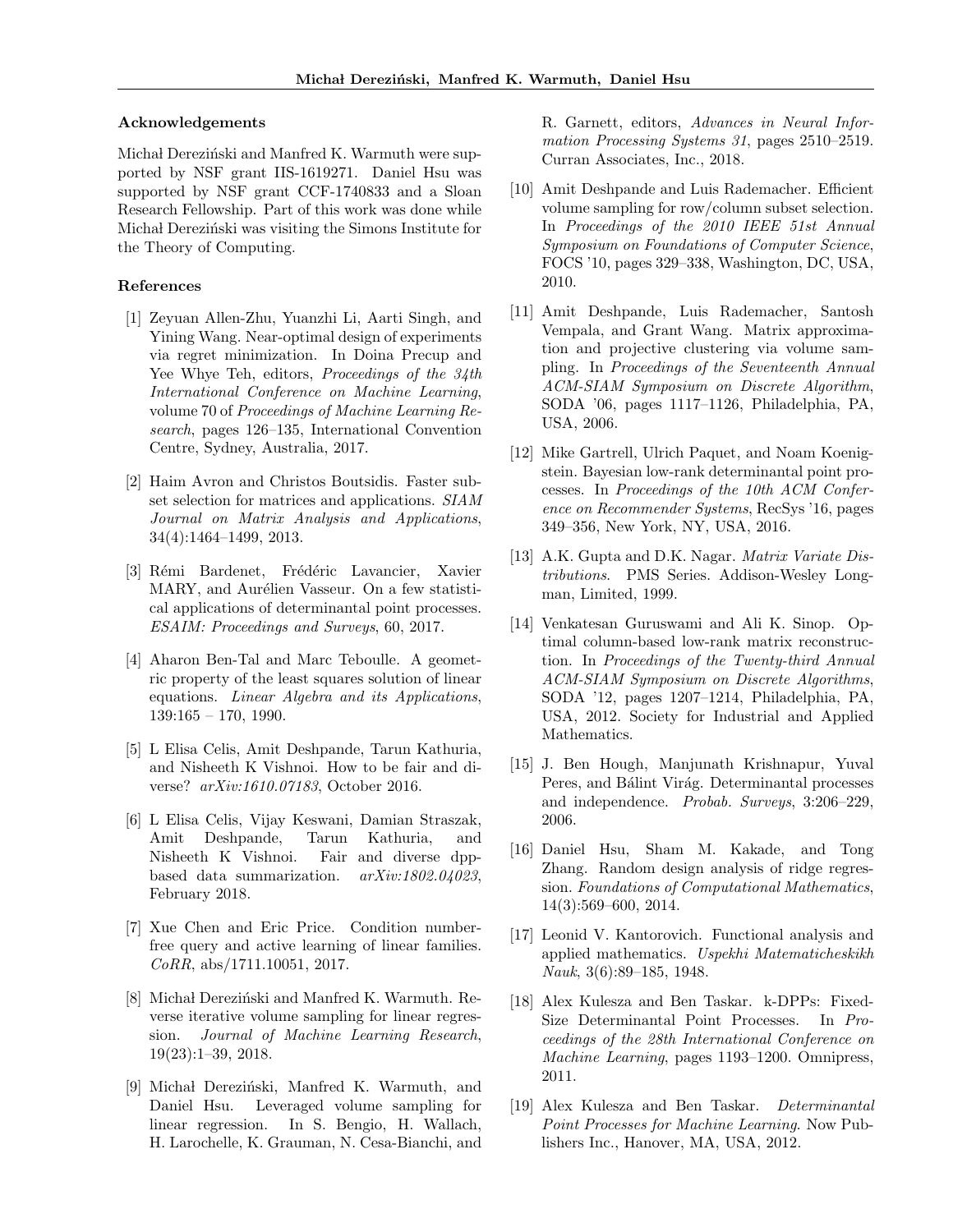- [20] Chengtao Li, Stefanie Jegelka, and Suvrit Sra. Efficient sampling for k-determinantal point processes. In Arthur Gretton and Christian C. Robert, editors, *Proceedings of the 19th International Conference on Artificial Intelligence and Statistics*, volume 51 of *Proceedings of Machine Learning Research*, pages 1328–1337, Cadiz, Spain, 09–11 May 2016.
- [21] Chengtao Li, Stefanie Jegelka, and Suvrit Sra. Polynomial time algorithms for dual volume sampling. In I. Guyon, U. V. Luxburg, S. Bengio, H. Wallach, R. Fergus, S. Vishwanathan, and R. Garnett, editors, *Advances in Neural Information Processing Systems 30*, pages 5045–5054. 2017.
- [22] Zelda E. Mariet and Suvrit Sra. Elementary symmetric polynomials for optimal experimental design. In I. Guyon, U. V. Luxburg, S. Bengio, H. Wallach, R. Fergus, S. Vishwanathan, and R. Garnett, editors, *Advances in Neural Information Processing Systems 30*, pages 2136–2145. 2017.
- [23] Sujit Kumar Mitra. A density-free approach to the matrix variate beta distribution. *Sankhyā*: *The Indian Journal of Statistics, Series A (1961- 2002)*, 32(1):81–88, 1970.
- [24] Aleksandar Nikolov, Mohit Singh, and Uthaipon Tao Tantipongpipat. Proportional volume sampling and approximation algorithms for A-optimal design. *arXiv:1802.08318*, July 2018.
- [25] Joel A. Tropp. User-friendly tail bounds for sums of random matrices. *Foundations of Computational Mathematics*, 12(4):389–434, August 2012.
- [26] H. Robert van der Vaart. A note on wilks' internal scatter. *Ann. Math. Statist.*, 36(4):1308–1312, 08 1965.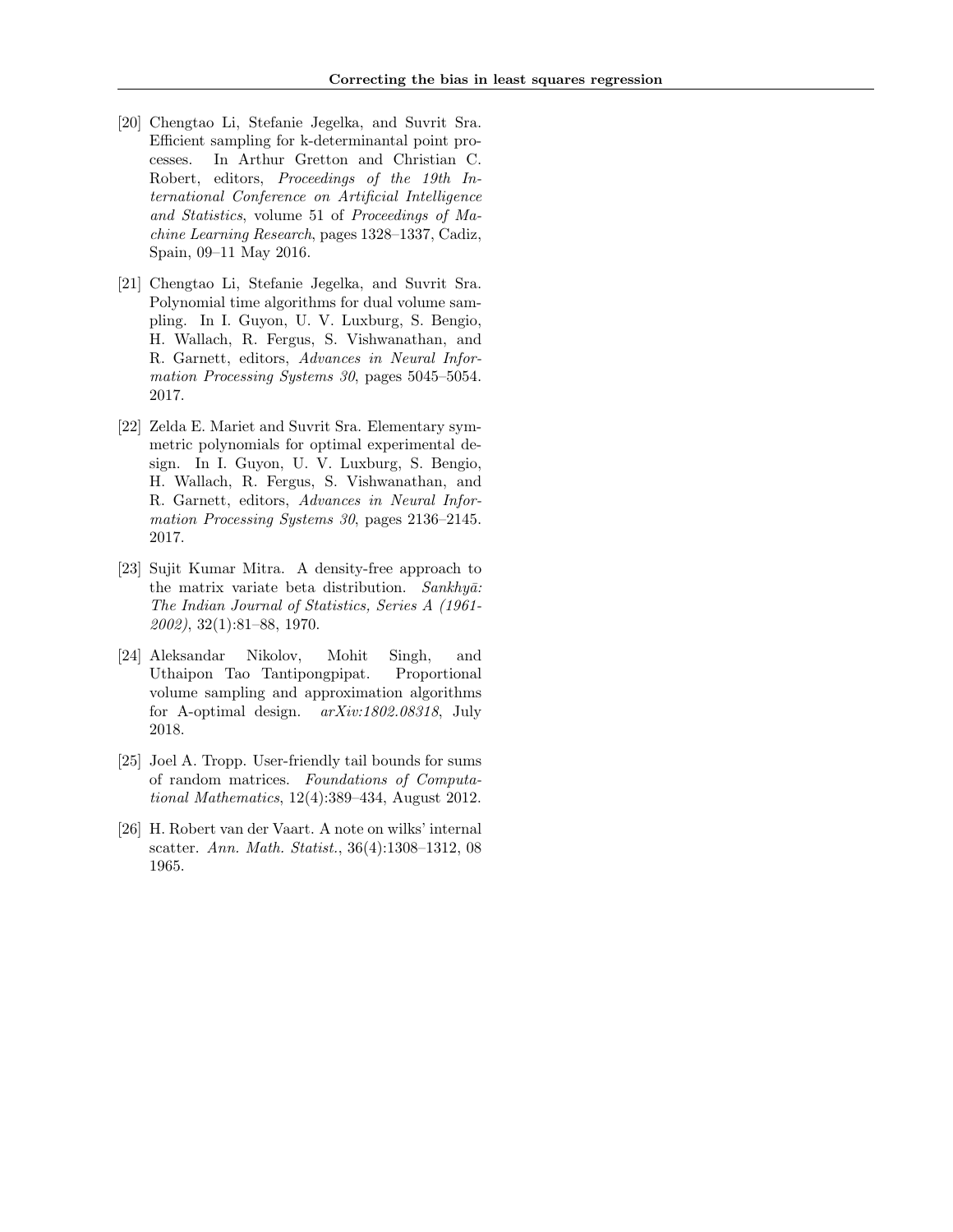## A SAMPLE AUGMENTATION: PROOFS

In this section we give the proofs omitted in Section 2.

**Proof of Lemma 7** First, suppose that  $k = d$ , in which case  $det(\mathbf{A}^{\top} \mathbf{B}) = det(\mathbf{A}) det(\mathbf{B})$ . Recall that by definition the determinant can be written as:

$$
\det(\mathbf{C}) = \sum_{\sigma \in \mathscr{S}_d} \operatorname{sgn}(\sigma) \prod_{i=1}^d c_{i,\sigma_i},
$$

where  $\mathscr{S}_d$  is the set of all permutations of  $(1..d)$ , and  $sgn(\sigma) = sgn((1..d), \sigma) \in \{-1, 1\}$  is the parity of the number of swaps from  $(1..d)$  to  $\sigma$ . Using this formula and denoting  $c_{ij} = (\mathbb{E}[\mathbf{a} \mathbf{b}^{\top}])_{ij}$ , we can rewrite the expectation as:

$$
\mathbb{E}[\det(\mathbf{A}) \det(\mathbf{B})] = \sum_{\sigma, \sigma' \in \mathscr{S}_d} \text{sgn}(\sigma) \text{ sgn}(\sigma') \prod_{i=1}^d \mathbb{E}[a_{i\sigma_i} b_{i\sigma'_i}]
$$

$$
= \sum_{\sigma \in \mathscr{S}_d} \sum_{\sigma' \in \mathscr{S}_d} \text{sgn}(\sigma, \sigma') \prod_{i=1}^d c_{\sigma_i \sigma'_i}
$$

$$
= d! \sum_{\sigma' \in \mathscr{S}_d} \text{sgn}(\sigma') \prod_{i=1}^d c_{i\sigma'_i}
$$

$$
= d! \det(\mathbb{E}[\mathbf{a} \mathbf{b}^\top]),
$$

which completes the proof for  $k = d$ . The case of  $k >$ *d* follows by induction via a standard determinantal formula:

$$
\mathbb{E}\left[\det(\mathbf{A}^\top \mathbf{B})\right] \stackrel{(*)}{=} \mathbb{E}\left[\frac{1}{k-d} \sum_{i=1}^k \det(\mathbf{A}_{-i}^\top \mathbf{B}_{-i})\right]
$$

$$
= \frac{k}{k-d} \mathbb{E}\left[\det(\mathbf{A}_{-k}^\top \mathbf{B}_{-k})\right],
$$

where  $(*)$  follows from the Cauchy-Binet formula and  $\mathbf{A}_{-i}$  denotes matrix **A** with the *i*th row removed.

Next, we state a formula which we used in the proof of Theorem 2. This lemma is an immediate implication of a result shown by [8].

**Lemma 15** *Given full rank*  $\mathbf{X} \in \mathbb{R}^{k \times d}$  *and*  $\mathbf{y} \in \mathbb{R}^{k}$ *, we have:*

$$
\mathbf{w}^*(\mathbf{X}, \mathbf{y}) = \sum_{i=1}^k \frac{\det(\mathbf{X}_{-i}^{\top} \mathbf{X}_{-i})}{(k - d) \det(\mathbf{X}^{\top} \mathbf{X})} \mathbf{w}^*(\mathbf{X}_{-i}, \mathbf{y}_{-i}),
$$

*where*  $\mathbf{w}^*(\mathbf{X}, \mathbf{y}) = \mathbf{X}^+ \mathbf{y}$  *is the least squares solution for*  $(X, y)$ *, and*  $X^+$  *is the pseudoinverse of* X*.* 

**Proof** Let  $I_{-i}$  denote the identity matrix with *i*th diagonal entry set to zero. Note that we can write

 $\mathbf{w}^*(\mathbf{X}_{-i}, \mathbf{y}_{-i}) = (\mathbf{I}_{-i}\mathbf{X})^+ \mathbf{y}$ . Moreover, by Sylvester's theorem we have

$$
\frac{\det(\mathbf{X}_{-i}^\top \mathbf{X}_{-i})}{\det(\mathbf{X}^\top \mathbf{X})} = 1 - \mathbf{x}_i^\top (\mathbf{X}^\top \mathbf{X})^{-1} \mathbf{x}_i.
$$

Thus, it suffices to show that

$$
\mathbf{X}^+ = \sum_{i=1}^k \frac{1 - \mathbf{x}_i^{\top} (\mathbf{X}^{\top} \mathbf{X})^{-1} \mathbf{x}_i}{k - d} (\mathbf{I}_{-i} \mathbf{X})^+,
$$

which is in fact precisely the formula shown in [8] (see proof of Theorem 5).

## B VOLUME-RESCALED GAUSSIAN: PROOFS

In this section we give the proofs omitted in Section 3.

Proof of Lemma 9 Since we are conditioning on an event which may have probability 0, this requires a careful limiting argument. Let *A* be any measurable event over the random matrix  $\widetilde{\mathbf{X}}$  and let

$$
C_{\mathbf{\Sigma}}^{\epsilon} \stackrel{\text{def}}{=} \left\{ \mathbf{B} \in \mathbb{R}^{d \times d} \, : \, \|\mathbf{B} - \mathbf{\Sigma}\| \leq \epsilon \right\}
$$

be an  $\epsilon$ -neighborhood of  $\Sigma$  w.r.t. the matrix 2-norm. We write the conditional probability of  $X \in A$  given that  $\mathbf{X}^{\top} \mathbf{X} \in C_{\Sigma}^{\epsilon}$  as:

$$
\Pr(\widetilde{\mathbf{X}} \in A \mid \widetilde{\mathbf{X}}^{\top} \widetilde{\mathbf{X}} \in C_{\Sigma}^{\epsilon}) = \frac{\Pr(\widetilde{\mathbf{X}} \in A \land \widetilde{\mathbf{X}}^{\top} \widetilde{\mathbf{X}} \in C_{\Sigma}^{\epsilon})}{\Pr(\widetilde{\mathbf{X}}^{\top} \widetilde{\mathbf{X}} \in C_{\Sigma}^{\epsilon})}
$$
\n
$$
= \frac{\mathbb{E}[\mathbf{1}_{[\mathbf{X} \in A]} \mathbf{1}_{[\mathbf{X}^{\top} \mathbf{X} \in C_{\Sigma}^{\epsilon}]} \det(\mathbf{X}^{\top} \mathbf{X})]}{\mathbb{E}[\mathbf{1}_{[\mathbf{X}^{\top} \mathbf{X} \in C_{\Sigma}^{\epsilon}]} \det(\mathbf{X}^{\top} \mathbf{X})]}
$$
\n
$$
\leq \frac{\mathbb{E}[\mathbf{1}_{[\mathbf{X} \in E]} \mathbf{1}_{[\mathbf{X}^{\top} \mathbf{X} \in C_{\Sigma}^{\epsilon}]} \det(\mathbf{\Sigma})(1 + \epsilon)^{d}]}{\mathbb{E}[\mathbf{1}_{[\mathbf{X}^{\top} \mathbf{X} \in C_{\Sigma}^{\epsilon}]} \det(\mathbf{\Sigma})(1 - \epsilon)^{d}]}
$$
\n
$$
= \frac{\mathbb{E}[\mathbf{1}_{[\mathbf{X} \in A]} \mathbf{1}_{[\mathbf{X}^{\top} \mathbf{X} \in C_{\Sigma}^{\epsilon}]}]}{\mathbb{E}[\mathbf{1}_{[\mathbf{X}^{\top} \mathbf{X} \in C_{\Sigma}^{\epsilon}]}]} \left(\frac{1 + \epsilon}{1 - \epsilon}\right)^{d}
$$
\n
$$
= \Pr(\mathbf{X} \in A \mid \mathbf{X}^{\top} \mathbf{X} \in C_{\Sigma}^{\epsilon}) \left(\frac{1 + \epsilon}{1 - \epsilon}\right)^{d}
$$
\n
$$
\xrightarrow{\epsilon \to 0} \Pr(\mathbf{X} \in A \mid \mathbf{X}^{\top} \mathbf{X} = \Sigma).
$$

We can obtain a lower-bound analogous to the above upper-bound, namely  $Pr(\mathbf{X} \in A | \mathbf{X}^T \mathbf{X} \in C_{\Sigma}^{\epsilon}) \left(\frac{1-\epsilon}{1+\epsilon}\right)^d$ , which also converges to  $\Pr(\mathbf{X} \in A \mid \mathbf{X}^{\top} \mathbf{X} = \mathbf{\Sigma})$ . Thus, we conclude that:

$$
\Pr\left(\widetilde{\mathbf{X}}\in A \,|\, \widetilde{\mathbf{X}}^{\top}\widetilde{\mathbf{X}}=\mathbf{\Sigma}\right)=\lim_{\epsilon\to 0}\Pr\left(\widetilde{\mathbf{X}}\in A \,|\, \widetilde{\mathbf{X}}^{\top}\widetilde{\mathbf{X}}\in C_{\mathbf{\Sigma}}^{\epsilon}\right) \\
= \Pr\left(\mathbf{X}\in A \,|\, \mathbf{X}^{\top}\mathbf{X}=\mathbf{\Sigma}\right),
$$

completing the proof.

 $\blacksquare$